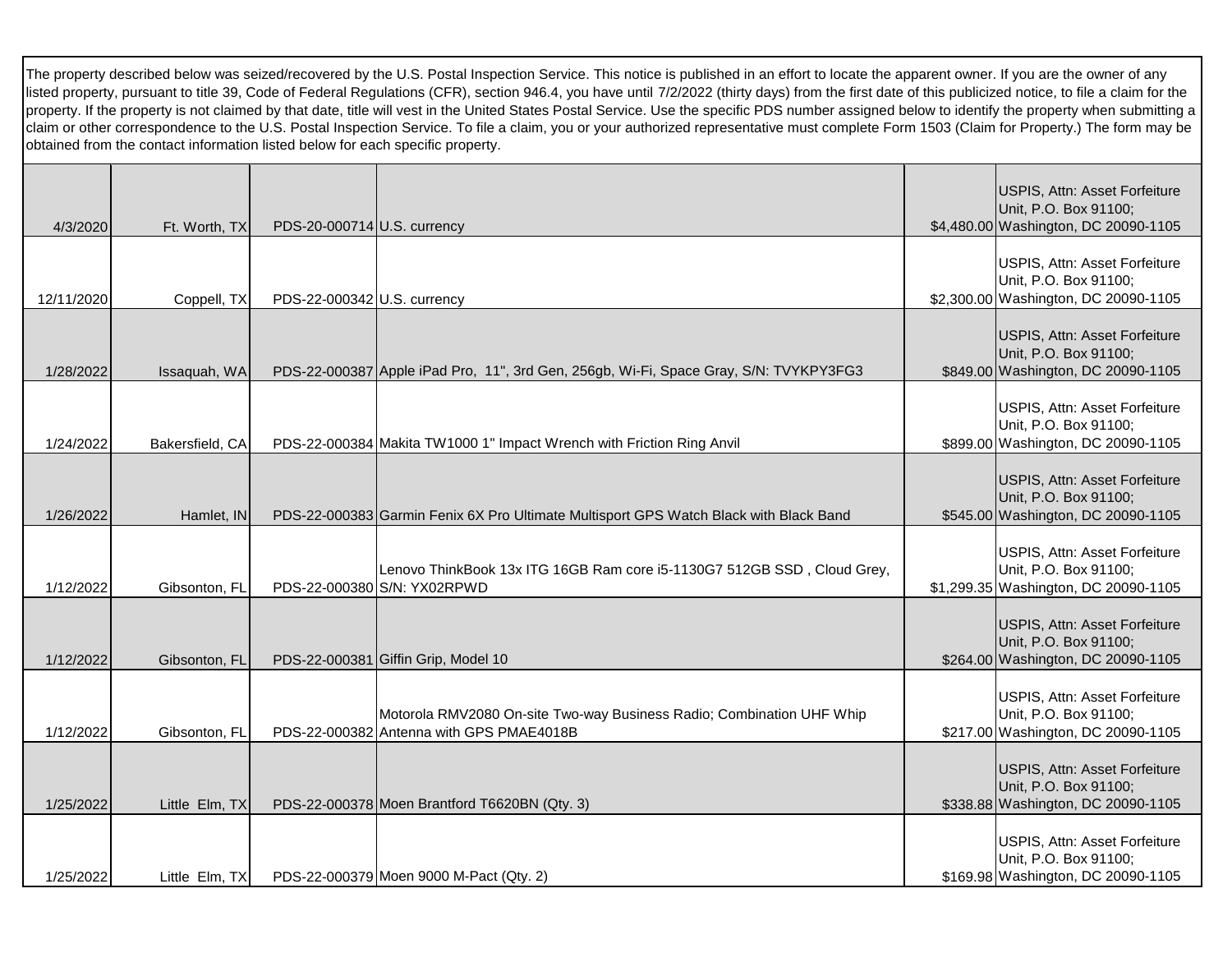| 1/25/2022  | Titusville, FL  |                           | PDS-22-000377 DeWalt DCK483D2 20v Max XR Brushless Combo Kit, Complact 4-Tool      | USPIS, Attn: Asset Forfeiture<br>Unit, P.O. Box 91100;<br>\$378.94 Washington, DC 20090-1105   |
|------------|-----------------|---------------------------|------------------------------------------------------------------------------------|------------------------------------------------------------------------------------------------|
| 1/19/2022  | Castle Rock, CO |                           | PDS-22-000375 Milwaukee Magnetic Level MLBXCM78 5 pc Red Stick Master Set (Qty. 4) | USPIS, Attn: Asset Forfeiture<br>Unit, P.O. Box 91100;<br>\$1,076.00 Washington, DC 20090-1105 |
|            |                 |                           | Bosch GCL100-80C 12V Max Connected Cross-Line Laser with Plumb Points (Qty.        | USPIS, Attn: Asset Forfeiture<br>Unit, P.O. Box 91100;                                         |
| 1/19/2022  | Castle Rock, CO | PDS-22-000376 2)          |                                                                                    | \$558.00 Washington, DC 20090-1105                                                             |
| 12/29/2021 | East Hanover PA |                           | PDS-22-000619 Oculus Quest 2 256gb, S/N: 1WMVR4B9BW1456                            | USPIS, Attn: Asset Forfeiture<br>Unit, P.O. Box 91100;<br>\$399.00 Washington, DC 20090-1105   |
| 12/29/2021 | East Hanover PA |                           | PDS-22-000620 Kingshow M17505-1 Leather Boots Black Sz 12                          | USPIS, Attn: Asset Forfeiture<br>Unit, P.O. Box 91100;<br>\$49.99 Washington, DC 20090-1105    |
| 12/29/2021 | East Hanover PA |                           | PDS-22-000621 Oculus Quest 2 128gb, S/N: 1WMVR413SZ1483                            | USPIS, Attn: Asset Forfeiture<br>Unit, P.O. Box 91100;<br>\$299.00 Washington, DC 20090-1105   |
| 12/29/2021 | East Hanover PA | PDS-22-000622 36767614457 | Microsoft Surface Laptop 4 AMD Ryzen 7 256gb 8gb "Platinum", S/N:                  | USPIS, Attn: Asset Forfeiture<br>Unit, P.O. Box 91100;<br>\$1,048.00 Washington, DC 20090-1105 |
| 12/29/2021 | East Hanover PA |                           | PDS-22-000623 Massimo Dutti Kiowa Serraje Testa "Brown" Sz 11                      | USPIS, Attn: Asset Forfeiture<br>Unit, P.O. Box 91100;<br>\$149.00 Washington, DC 20090-1105   |
| 12/29/2021 | East Hanover PA |                           | PDS-22-000624 Oculus Quest 2 256gb, S/N: 1WMVR4B0FC1457                            | USPIS, Attn: Asset Forfeiture<br>Unit, P.O. Box 91100;<br>\$399.00 Washington, DC 20090-1105   |
| 12/29/2021 | East Hanover PA |                           | PDS-22-000625 Skil PwrCore 40 2.5AH Lithium Battery (Qty. 2)                       | USPIS, Attn: Asset Forfeiture<br>Unit, P.O. Box 91100;<br>\$199.98 Washington, DC 20090-1105   |
| 12/29/2021 | East Hanover PA | PDS-22-000626 pre-owned   | Nintendo Switch System w Gray L/R Joy-Con, S/N: XAW10018080079 - certified         | USPIS, Attn: Asset Forfeiture<br>Unit, P.O. Box 91100;<br>\$279.99 Washington, DC 20090-1105   |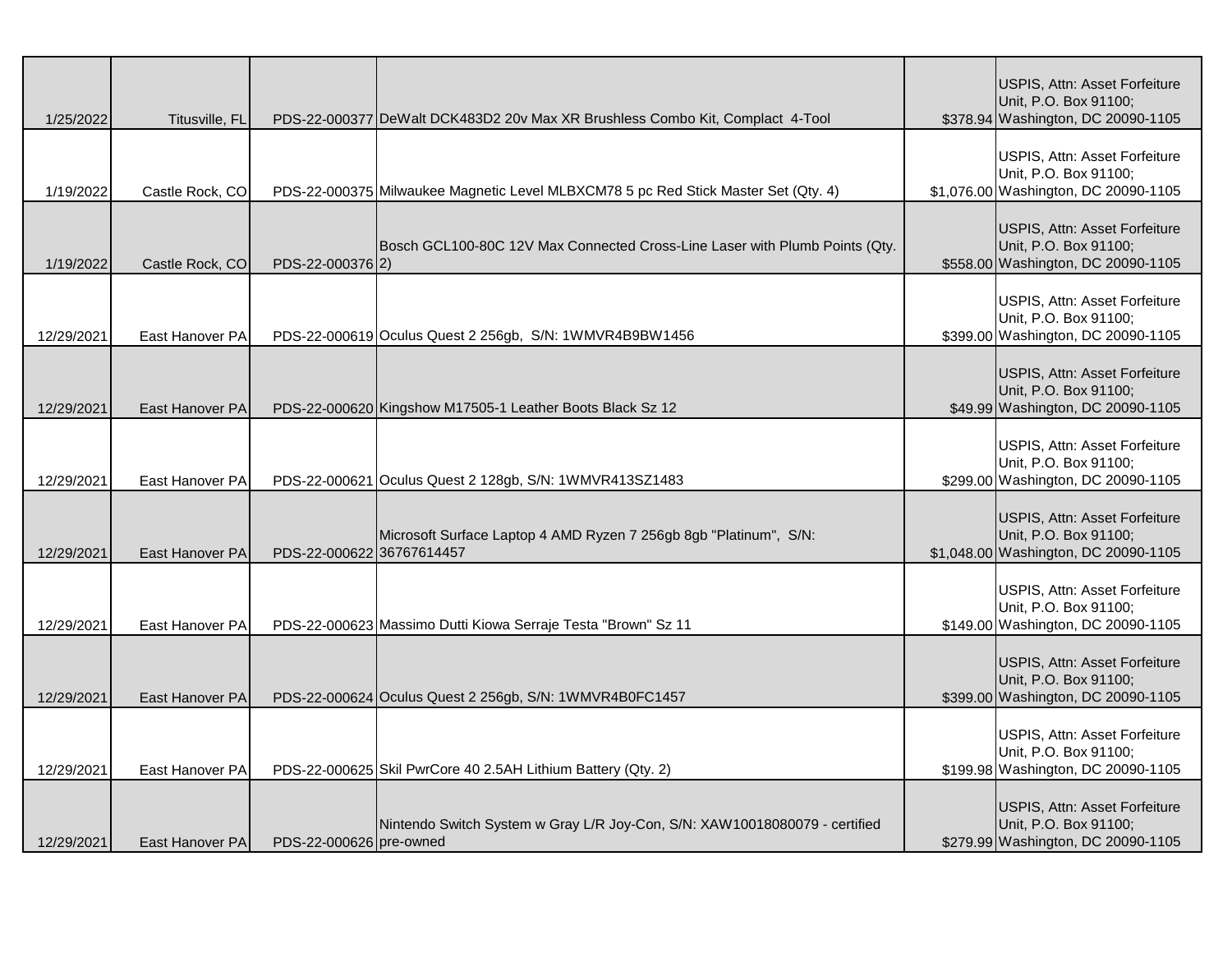| 12/29/2021 | East Hanover PA |                        | Google Pixelbook Go 8th Gen intel core i5 Processor, 16gb, 128gb Black, S/N:<br>PDS-22-000627 1730105BD06RH6 | USPIS, Attn: Asset Forfeiture<br>Unit, P.O. Box 91100;<br>\$967.89 Washington, DC 20090-1105   |
|------------|-----------------|------------------------|--------------------------------------------------------------------------------------------------------------|------------------------------------------------------------------------------------------------|
| 12/29/2021 | East Hanover PA |                        | PDS-22-000628 Oculus Quest 2 128gb, S/N: 1WMVR41E4K1484                                                      | USPIS, Attn: Asset Forfeiture<br>Unit, P.O. Box 91100;<br>\$299.00 Washington, DC 20090-1105   |
| 7/23/2021  | East Hanover PA |                        | PDS-21-002439 MacBook Pro 13", Space Gray 1.4GHz QC, 8gb, 512gb, S/N: C02DQ80EP3Y0                           | USPIS, Attn: Asset Forfeiture<br>Unit, P.O. Box 91100;<br>\$1,349.00 Washington, DC 20090-1105 |
| 7/23/2021  | East Hanover PA |                        | PDS-21-002440 Garmin Strike 4 Portable Kit CHIRP 77/200kHz, S/N: 4J3537651                                   | USPIS, Attn: Asset Forfeiture<br>Unit, P.O. Box 91100;<br>\$194.69 Washington, DC 20090-1105   |
| 7/23/2021  | East Hanover PA |                        | PDS-21-002441 Victorias Secret lingerie (8 pieces)                                                           | USPIS, Attn: Asset Forfeiture<br>Unit, P.O. Box 91100;<br>\$399.60 Washington, DC 20090-1105   |
| 7/23/2021  | East Hanover PA |                        | Apple iWatch S6 Gold Aluminum Case with Pink Sand Sport Band 44mm GPS,<br>PDS-21-002442 S/N: GY6FG18NQ1RH    | USPIS, Attn: Asset Forfeiture<br>Unit, P.O. Box 91100;<br>\$374.99 Washington, DC 20090-1105   |
| 7/23/2021  | East Hanover PA | PDS-21-002443 Cookware | Calphalon 8qtQT 10i" Premier Anodized Nonstick Multi-Pot + Cover Stackable                                   | USPIS, Attn: Asset Forfeiture<br>Unit, P.O. Box 91100;<br>\$385.69 Washington, DC 20090-1105   |
| 7/23/2021  | East Hanover PA |                        | PDS-21-002444 Tesla Wall Connector, S/N: B7S21082J02372                                                      | USPIS, Attn: Asset Forfeiture<br>Unit, P.O. Box 91100;<br>\$550.00 Washington, DC 20090-1105   |
| 12/18/2021 | Mesa, AZ        |                        | PDS-22-000362 Bose Quietcomfort 45 Headphones, Black, S/N: 083501T12586901AE                                 | USPIS, Attn: Asset Forfeiture<br>Unit, P.O. Box 91100;<br>\$299.95 Washington, DC 20090-1105   |
| 11/18/2021 | Ewing, NJ       |                        | PDS-22-000360 Microsoft Surface USB-C Audio Adapter, S/N: 001697502449                                       | USPIS, Attn: Asset Forfeiture<br>Unit, P.O. Box 91100;<br>\$11.99 Washington, DC 20090-1105    |
| 11/18/2021 | Ewing, NJ       |                        | PDS-22-000361 Vortex Viper PST Gen II PST-5251 5-25x50 EBR-4                                                 | USPIS, Attn: Asset Forfeiture<br>Unit, P.O. Box 91100;<br>\$849.95 Washington, DC 20090-1105   |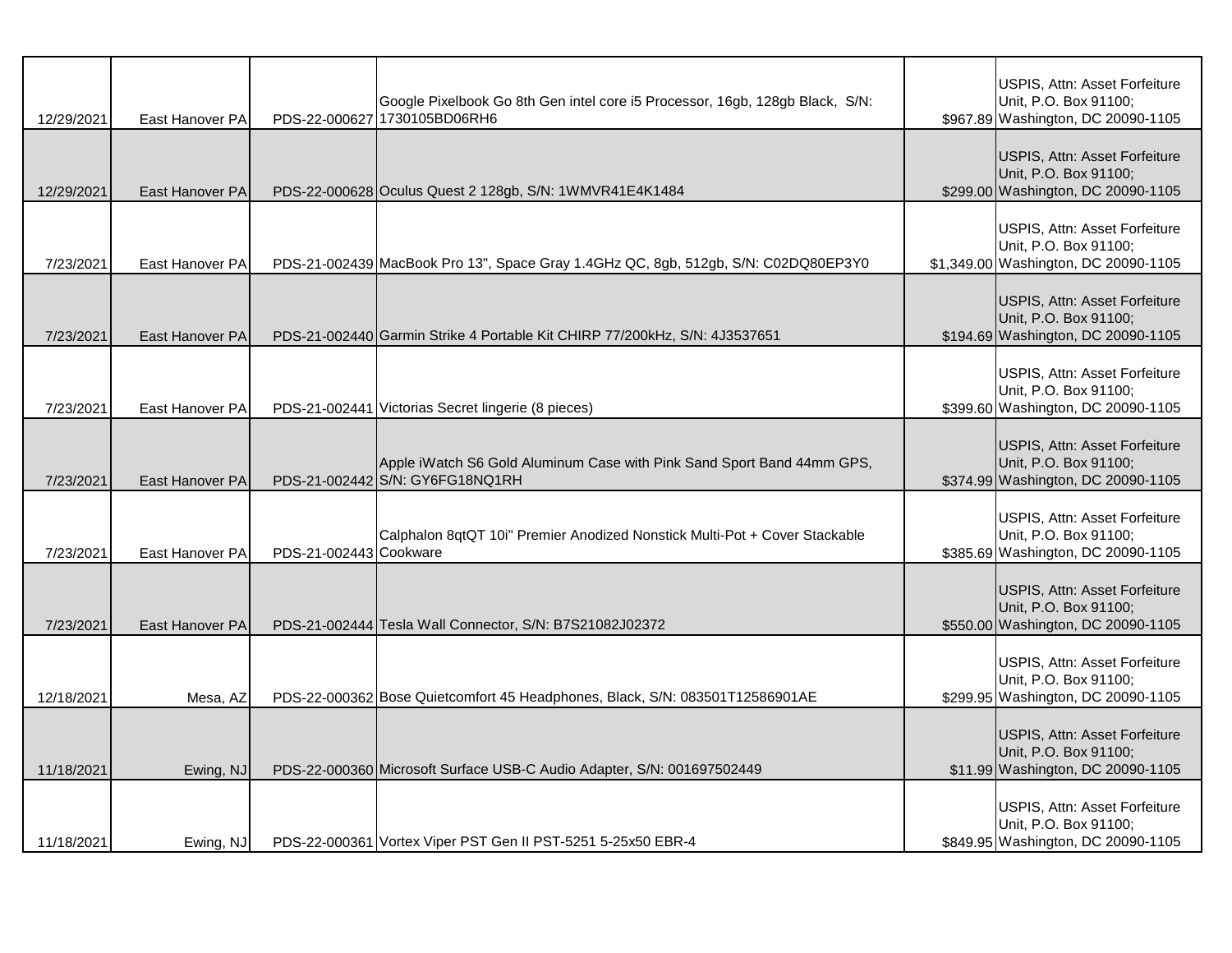| 11/22/2021 | Raleigh, NC      | Rinehart 3" Slip-On Mufflers for Harley Sportster 2014-2021 Black End Caps/ Black<br>PDS-22-000355 Mufflers, 500-0401 | USPIS, Attn: Asset Forfeiture<br>Unit, P.O. Box 91100;<br>\$439.95 Washington, DC 20090-1105   |
|------------|------------------|-----------------------------------------------------------------------------------------------------------------------|------------------------------------------------------------------------------------------------|
| 11/22/2021 | Raleigh, NC      | PDS-22-000356 Lethal Threat Clothing (10 items)                                                                       | USPIS, Attn: Asset Forfeiture<br>Unit, P.O. Box 91100;<br>\$747.90 Washington, DC 20090-1105   |
| 11/15/2021 | Castle Rock, CO  | PDS-22-000359 Denon DJ Prime 2                                                                                        | USPIS, Attn: Asset Forfeiture<br>Unit, P.O. Box 91100;<br>\$1,499.00 Washington, DC 20090-1105 |
| 11/5/2021  | Philadelphia, PA | PDS-22-000354 Victron Smart Solar Charge Controller MPPT 100/50                                                       | USPIS, Attn: Asset Forfeiture<br>Unit, P.O. Box 91100;<br>\$327.97 Washington, DC 20090-1105   |
| 11/29/2021 | Orange, CA       | PDS-22-000353 The Super Puff Jacket, Sz Medium (Qty. 3)                                                               | USPIS, Attn: Asset Forfeiture<br>Unit, P.O. Box 91100;<br>\$798.00 Washington, DC 20090-1105   |
| 10/9/2021  | Napanoch, NY     | PDS-22-000341 lottie Easy One Touch 4 Smartphone Car Mount                                                            | USPIS, Attn: Asset Forfeiture<br>Unit, P.O. Box 91100;<br>\$22.95 Washington, DC 20090-1105    |
| 10/9/2021  | Napanoch, NY     | PDS-22-000342 JBL Charge 4 Black Case                                                                                 | USPIS, Attn: Asset Forfeiture<br>Unit, P.O. Box 91100;<br>\$15.99 Washington, DC 20090-1105    |
| 10/9/2021  | Napanoch, NY     | PDS-22-000343 Yamaha 2KS-23106-00                                                                                     | USPIS, Attn: Asset Forfeiture<br>Unit, P.O. Box 91100;<br>\$343.91 Washington, DC 20090-1105   |
| 10/9/2021  | Napanoch, NY     | PDS-22-000344 NageBee Case for LG Phoenix "Sapphire"                                                                  | USPIS, Attn: Asset Forfeiture<br>Unit, P.O. Box 91100;<br>\$9.99 Washington, DC 20090-1105     |
| 10/9/2021  | Napanoch, NY     | PDS-22-000345 North Face Men's Box NSE Pullover Hoodie                                                                | USPIS, Attn: Asset Forfeiture<br>Unit, P.O. Box 91100;<br>\$54.95 Washington, DC 20090-1105    |
| 10/9/2021  | Napanoch, NY     | PDS-22-000346 Microsoft Surface Pro X, SQ1 Processor, 256gb, 8gb RAM, S/N: 023025202453                               | USPIS, Attn: Asset Forfeiture<br>Unit, P.O. Box 91100;<br>\$929.00 Washington, DC 20090-1105   |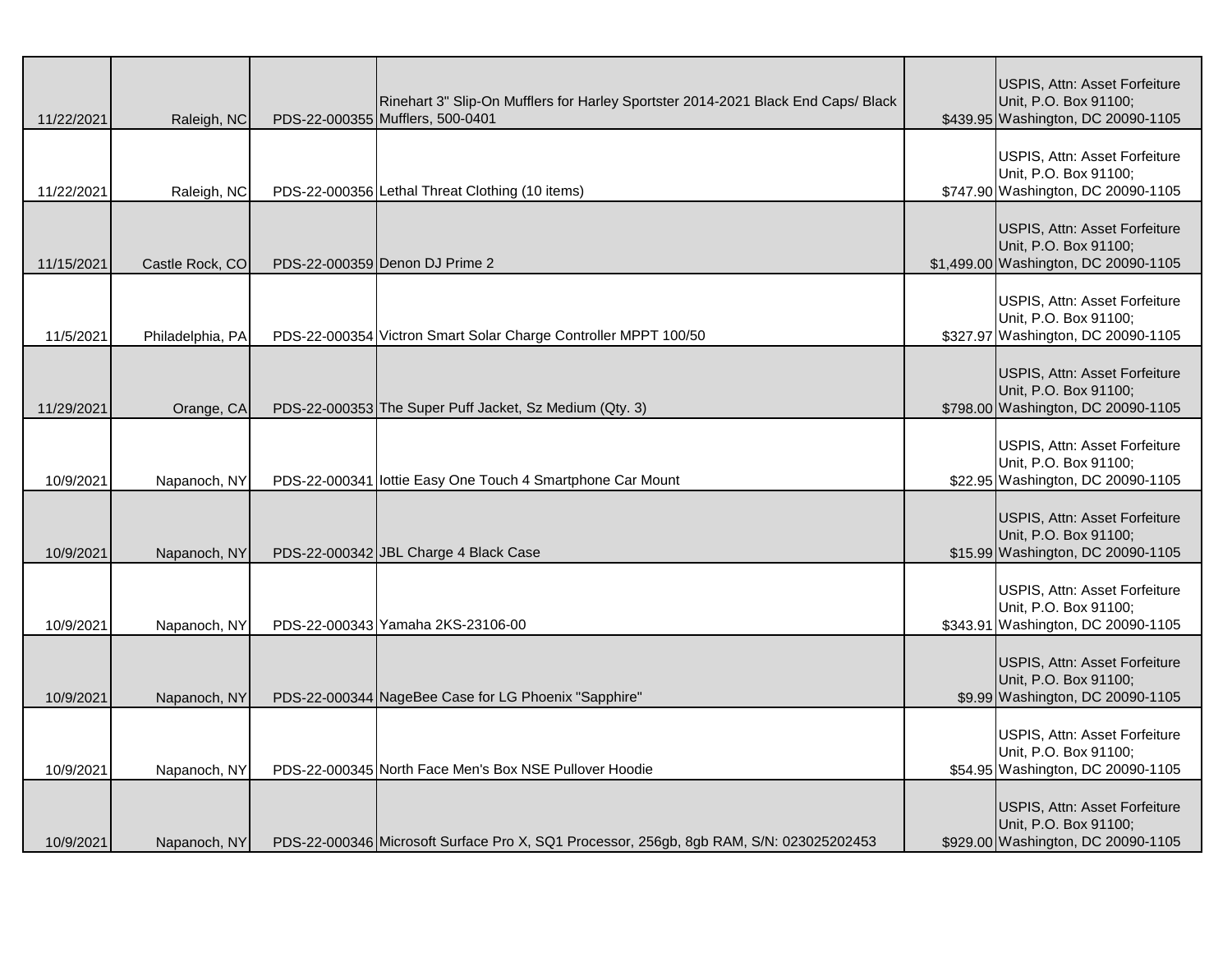| 10/9/2021 | Napanoch, NY     | PDS-22-000347 Corded iPhone Cables 6 pack                                   | USPIS, Attn: Asset Forfeiture<br>Unit, P.O. Box 91100;<br>\$9.99 Washington, DC 20090-1105     |
|-----------|------------------|-----------------------------------------------------------------------------|------------------------------------------------------------------------------------------------|
| 10/9/2021 | Napanoch, NY     | PDS-22-000348 Audio-technica ATH-M20x                                       | USPIS, Attn: Asset Forfeiture<br>Unit, P.O. Box 91100;<br>\$49.00 Washington, DC 20090-1105    |
| 10/9/2021 | Napanoch, NY     | PDS-22-000349 Lego Technic 42123 McLaren                                    | USPIS, Attn: Asset Forfeiture<br>Unit, P.O. Box 91100;<br>\$40.00 Washington, DC 20090-1105    |
| 10/9/2021 | Napanoch, NY     | PDS-22-000350 Lego Technic 42108                                            | USPIS, Attn: Asset Forfeiture<br>Unit, P.O. Box 91100;<br>\$142.50 Washington, DC 20090-1105   |
| 10/9/2021 | Napanoch, NY     | PDS-22-000351 SkyLight Deep Saute Frying Pan Altay 10421                    | USPIS, Attn: Asset Forfeiture<br>Unit, P.O. Box 91100;<br>\$29.95 Washington, DC 20090-1105    |
| 10/9/2021 | Napanoch, NY     | PDS-22-000352 Dolce & Gabana White & Black Crown Jacket, G9FF0T             | USPIS, Attn: Asset Forfeiture<br>Unit, P.O. Box 91100;<br>\$700.00 Washington, DC 20090-1105   |
| 1/10/2022 | Newport News, VA | PDS-22-000600 Tesla Wall Connector (Qty. 2)                                 | USPIS, Attn: Asset Forfeiture<br>Unit, P.O. Box 91100;<br>\$1,100.00 Washington, DC 20090-1105 |
| 1/13/2022 | Valencia, CA     | PDS-22-000588 GoPro Hero 9 Black                                            | USPIS, Attn: Asset Forfeiture<br>Unit, P.O. Box 91100;<br>\$349.99 Washington, DC 20090-1105   |
| 1/13/2022 | Valencia, CA     | PDS-22-000589 DFRobot Single Board Computers Latte Panda V1 4G/64G (Qty. 2) | USPIS, Attn: Asset Forfeiture<br>Unit, P.O. Box 91100;<br>\$318.00 Washington, DC 20090-1105   |
| 1/13/2022 | Valencia, CA     | PDS-22-000590 Intel Core i7-10700k                                          | USPIS, Attn: Asset Forfeiture<br>Unit, P.O. Box 91100;<br>\$339.99 Washington, DC 20090-1105   |
| 1/13/2022 | Valencia, CA     | PDS-22-000591 JBL Xtreme 3 Camo Speaker, S/N: NT0022-FL0008857              | USPIS, Attn: Asset Forfeiture<br>Unit, P.O. Box 91100;<br>\$279.99 Washington, DC 20090-1105   |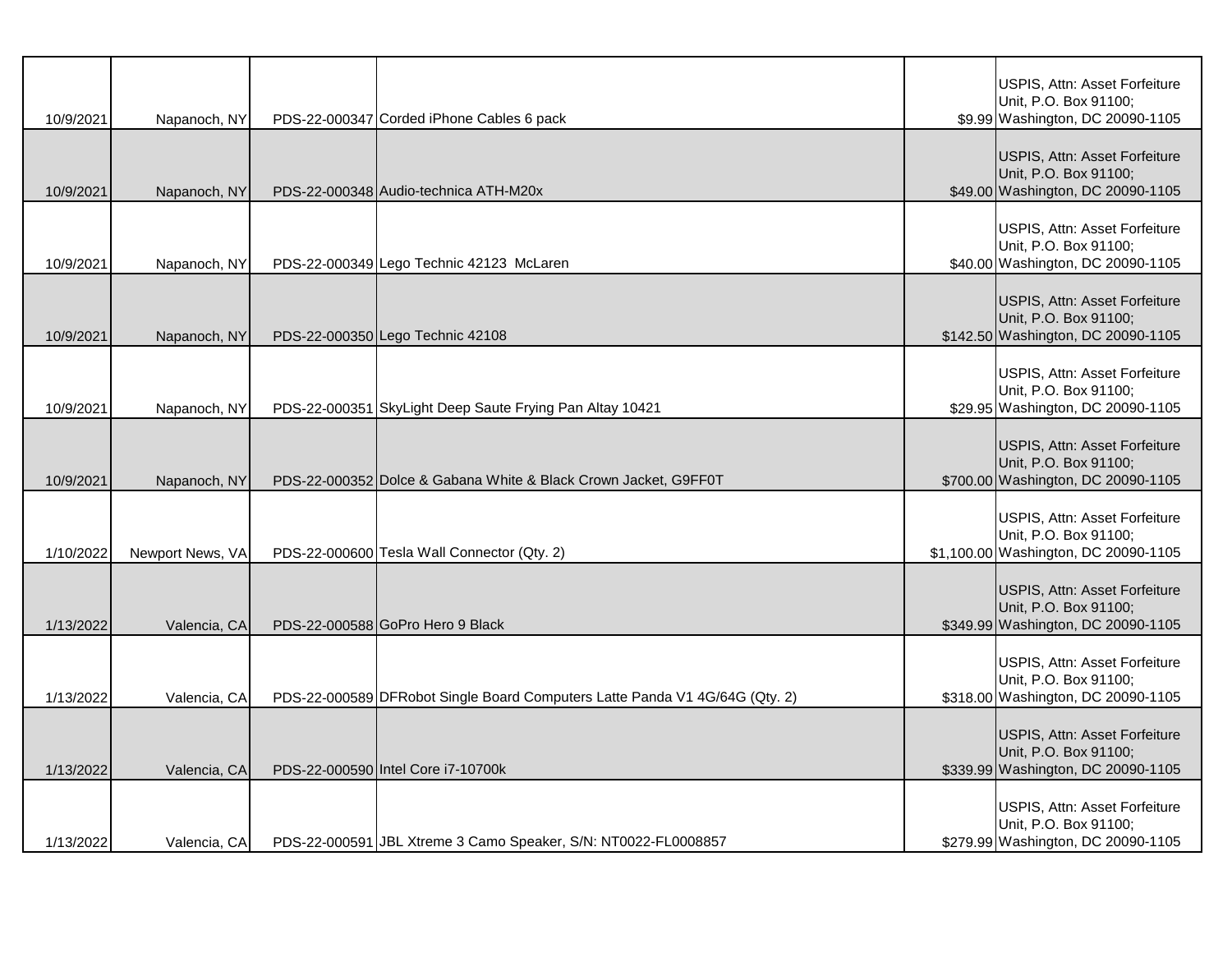| 1/13/2022 | Valencia, CA  | PDS-22-000592 Garmin Instict Solar Rugged GPS Smartwatch "Camo", S/N: 6LJ008910 | USPIS, Attn: Asset Forfeiture<br>Unit, P.O. Box 91100;<br>\$329.00 Washington, DC 20090-1105   |
|-----------|---------------|---------------------------------------------------------------------------------|------------------------------------------------------------------------------------------------|
| 1/13/2022 | Valencia, CA  | PDS-22-000593 NorthFace M Apex Cnwl Eco Jacket sz Small "TNF Black" (Qty. 2)    | USPIS, Attn: Asset Forfeiture<br>Unit, P.O. Box 91100;<br>\$159.92 Washington, DC 20090-1105   |
| 1/13/2022 | Valencia, CA  | PDS-22-000594 DJIi Mini 2, S/N: 5DXCJBA1A30VK0                                  | USPIS, Attn: Asset Forfeiture<br>Unit, P.O. Box 91100;<br>\$449.00 Washington, DC 20090-1105   |
| 1/13/2022 | Valencia, CA  | PDS-22-000595 DJI Air 2 S, S/N: 3YTJ370030454                                   | USPIS, Attn: Asset Forfeiture<br>Unit, P.O. Box 91100;<br>\$985.00 Washington, DC 20090-1105   |
| 1/13/2022 | Valencia, CA  | PDS-22-000596 Crye Precision Combat Pant G3 Black 34 Reg (Qty. 10)              | USPIS, Attn: Asset Forfeiture<br>Unit, P.O. Box 91100;<br>\$2,999.50 Washington, DC 20090-1105 |
| 1/13/2022 | Valencia, CA  | PDS-22-000597 Crye Precision G4 Temperate Shell Jacket Black Medium (Qty. 10)   | USPIS, Attn: Asset Forfeiture<br>Unit, P.O. Box 91100;<br>\$4,270.00 Washington, DC 20090-1105 |
| 1/13/2022 | Valencia, CA  | PDS-22-000598 Gerbing 12V G4 Women's Heated Leather Gloves XS (Qty, 5)          | USPIS, Attn: Asset Forfeiture<br>Unit, P.O. Box 91100;<br>\$799.95 Washington, DC 20090-1105   |
| 1/13/2022 | Valencia, CA  | PDS-22-000599 Apple iWatch Series 7, 41mm Titanium CEL, S/N: KHG36FR70Q         | USPIS, Attn: Asset Forfeiture<br>Unit, P.O. Box 91100;<br>\$799.00 Washington, DC 20090-1105   |
| 1/15/2022 | Las Vegas, NV | PDS-22-000582 Tesla Wall Connector                                              | USPIS, Attn: Asset Forfeiture<br>Unit, P.O. Box 91100;<br>\$550.00 Washington, DC 20090-1105   |
| 1/15/2022 | Las Vegas, NV | PDS-22-000583 Milwaukee 2729-21 Deep Cut Variable Speed Band Saw Kit            | USPIS, Attn: Asset Forfeiture<br>Unit, P.O. Box 91100;<br>\$450.00 Washington, DC 20090-1105   |
| 1/15/2022 | Las Vegas, NV | PDS-22-000584 Dyson v15 Detect, S/N: N2Y-US-PJD0983A                            | USPIS, Attn: Asset Forfeiture<br>Unit, P.O. Box 91100;<br>\$660.00 Washington, DC 20090-1105   |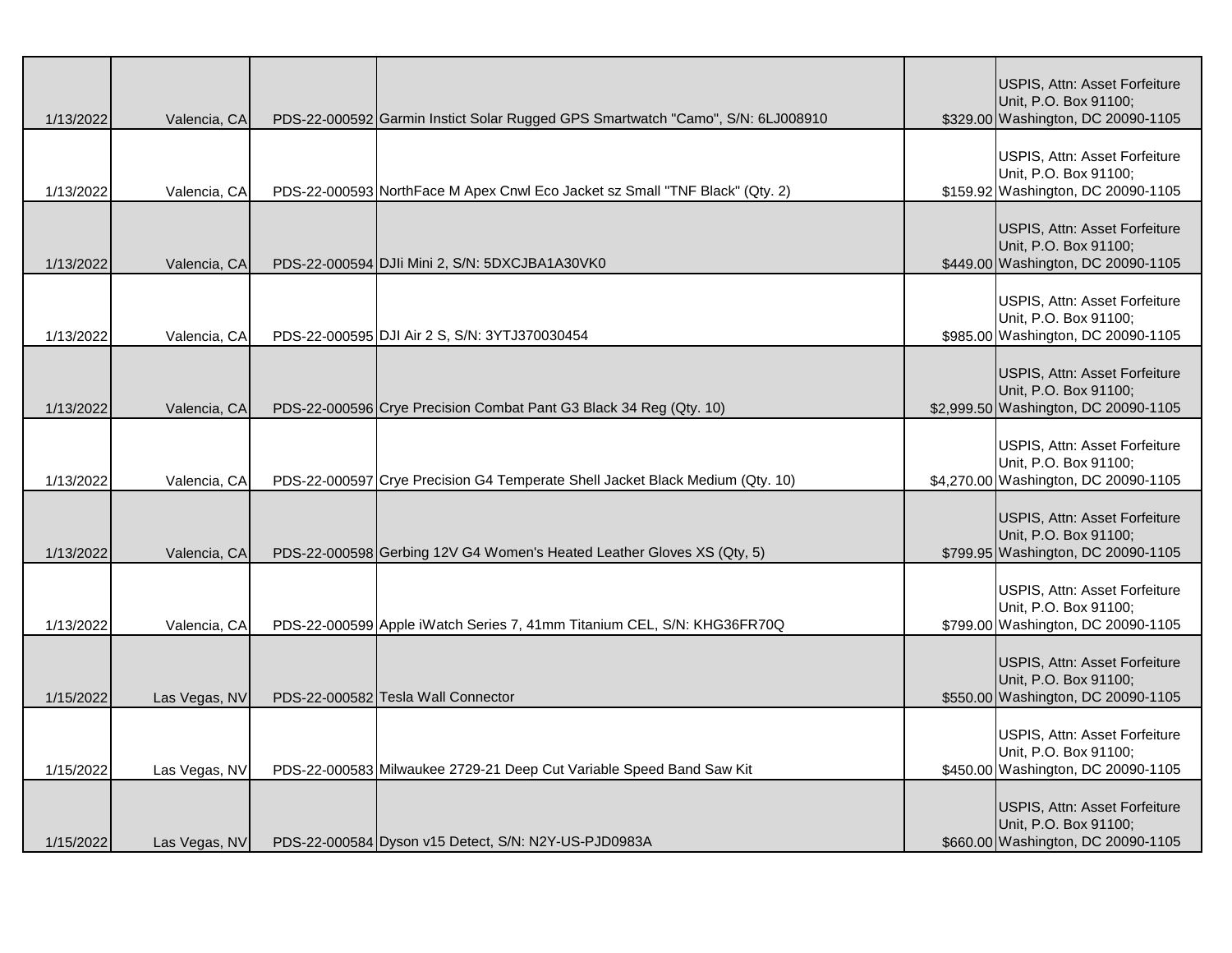| 1/15/2022  | Las Vegas, NV  | PDS-22-000585 Dyson Total Clean Kit MO Part# 970915-01                       | USPIS, Attn: Asset Forfeiture<br>Unit, P.O. Box 91100;<br>\$9.90 Washington, DC 20090-1105   |
|------------|----------------|------------------------------------------------------------------------------|----------------------------------------------------------------------------------------------|
| 1/15/2022  | Las Vegas, NV  | PDS-22-000586 North Face Men's 1996 Retro Npse Jkt R TNF Blck XL             | USPIS, Attn: Asset Forfeiture<br>Unit, P.O. Box 91100;<br>\$260.00 Washington, DC 20090-1105 |
| 1/15/2022  | Las Vegas, NV  | PDS-22-000587 North Face Men's Bear Po Hoodie Laurel weathergreen (Qty. 3)   | USPIS, Attn: Asset Forfeiture<br>Unit, P.O. Box 91100;<br>\$123.60 Washington, DC 20090-1105 |
| 11/29/2021 | Lancaster, CA  | PDS-22-000575 Logitech M170 Mouse                                            | USPIS, Attn: Asset Forfeiture<br>Unit, P.O. Box 91100;<br>\$9.99 Washington, DC 20090-1105   |
| 11/29/2021 | Lancaster, CA  | PDS-22-000576 Ronix District Boots 213115, Sz 7.5-11.5 "Black & Green"       | USPIS, Attn: Asset Forfeiture<br>Unit, P.O. Box 91100;<br>\$250.00 Washington, DC 20090-1105 |
| 11/29/2021 | Lancaster, CA  | PDS-22-000577 Ronix Luxe Boots 213225 Women's 8-10.5 "White & Blue"          | USPIS, Attn: Asset Forfeiture<br>Unit, P.O. Box 91100;<br>\$215.99 Washington, DC 20090-1105 |
| 11/29/2021 | Lancaster, CA  | PDS-22-000578 Nike Men's Boxing Tank "Scarlet/White" Medium 652861 (Qty. 2)  | USPIS, Attn: Asset Forfeiture<br>Unit, P.O. Box 91100;<br>\$70.00 Washington, DC 20090-1105  |
| 11/29/2021 | Lancaster, CA  | PDS-22-000579 Nike Men's Boxing Short "Scarlet/White" Medium 652860 (Qty. 2) | USPIS, Attn: Asset Forfeiture<br>Unit, P.O. Box 91100;<br>\$76.00 Washington, DC 20090-1105  |
| 11/29/2021 | Lancaster, CA  | PDS-22-000580 Rival Professional RS100 Sparring Gloves 14oz "Black&Gold"     | USPIS, Attn: Asset Forfeiture<br>Unit, P.O. Box 91100;<br>\$177.59 Washington, DC 20090-1105 |
| 11/29/2021 | Lancaster, CA  | PDS-22-000581 Rival Guerrero Facesaver Headgear Sz: S/M                      | USPIS, Attn: Asset Forfeiture<br>Unit, P.O. Box 91100;<br>\$94.99 Washington, DC 20090-1105  |
| 12/29/2021 | Waynesboro, MS | PDS-22-000573 Raspberry Pi Keyboard & Hub (Qty. 5)                           | USPIS, Attn: Asset Forfeiture<br>Unit, P.O. Box 91100;<br>\$99.95 Washington, DC 20090-1105  |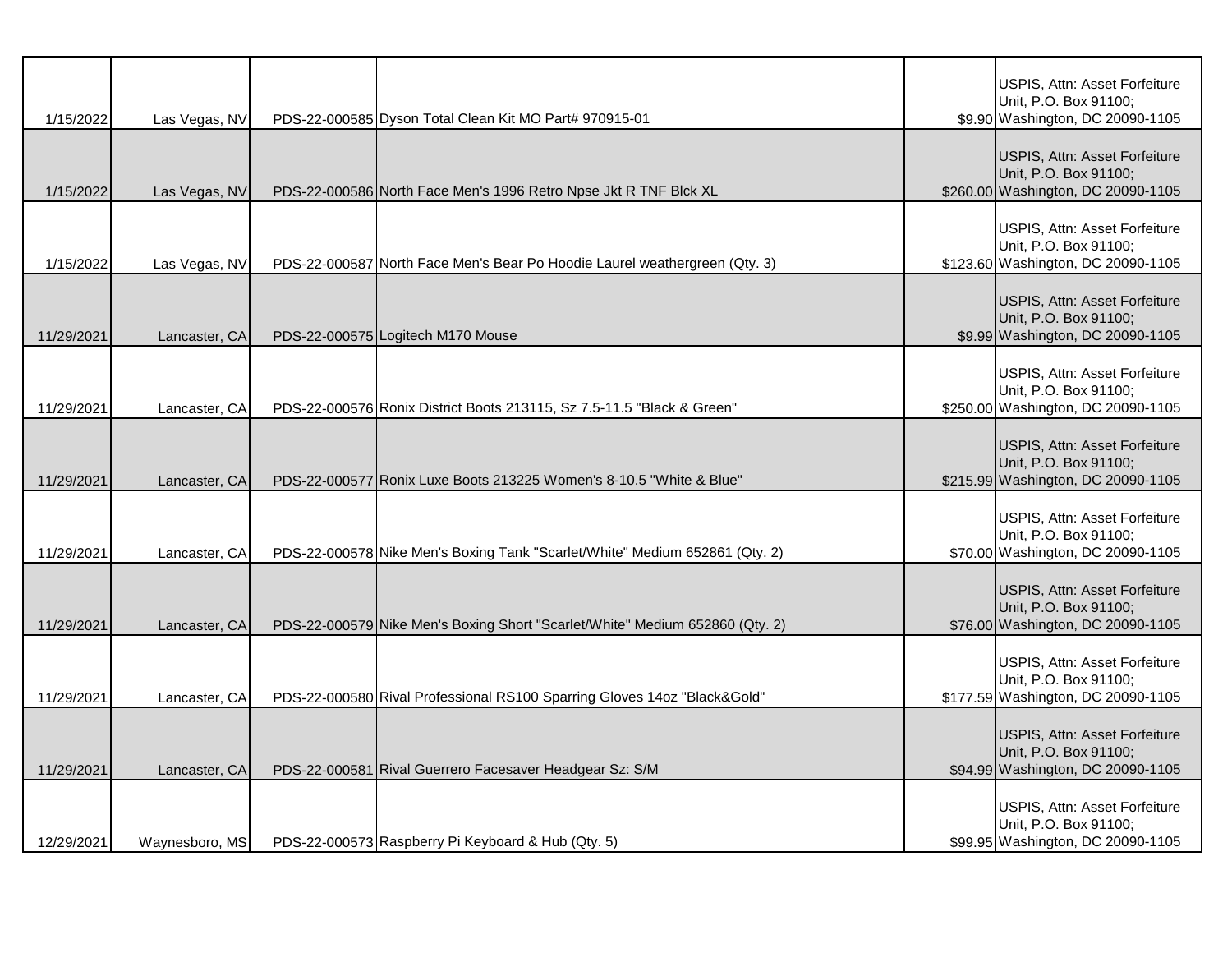| 12/29/2021 | Waynesboro, MS |                          | PDS-22-000574 Sensortille Kit Connectable Sensor Node                   | USPIS, Attn: Asset Forfeiture<br>Unit, P.O. Box 91100;<br>\$80.00 Washington, DC 20090-1105    |
|------------|----------------|--------------------------|-------------------------------------------------------------------------|------------------------------------------------------------------------------------------------|
| 1/13/2022  | Conton, MA     | PDS-22-000572 J6Q66W9MGD | Apple iPad Pro, 11", 3rd Gen, Wi-Fi & Cellular, 512gb, Space Gray, S/N: | USPIS, Attn: Asset Forfeiture<br>Unit, P.O. Box 91100;<br>\$1,099.00 Washington, DC 20090-1105 |
| 1/8/2022   | Malden, MA     |                          | PDS-22-000570 Matouk Alexanda Full/Queen "Sky"                          | USPIS, Attn: Asset Forfeiture<br>Unit, P.O. Box 91100;<br>\$1,088.00 Washington, DC 20090-1105 |
| 1/8/2022   | Malden, MA     |                          | PDS-22-000571 Tramontina 11pc Nesting Cookware Set (1 set in 2 boxes)   | USPIS, Attn: Asset Forfeiture<br>Unit, P.O. Box 91100;<br>\$146.99 Washington, DC 20090-1105   |
| 12/19/2021 | Ft. Myers, FL  |                          | PDS-22-000545 Lelo Smart-Wand (medium-ivory)                            | USPIS, Attn: Asset Forfeiture<br>Unit, P.O. Box 91100;<br>\$149.00 Washington, DC 20090-1105   |
| 12/19/2021 | Ft. Myers, FL  |                          | PDS-22-000546 Lelo Isla "Black"                                         | USPIS, Attn: Asset Forfeiture<br>Unit, P.O. Box 91100;<br>\$99.00 Washington, DC 20090-1105    |
| 12/19/2021 | Ft. Myers, FL  |                          | PDS-22-000547 Lelo Hugo "Ocean Blue"                                    | USPIS, Attn: Asset Forfeiture<br>Unit, P.O. Box 91100;<br>\$194.14 Washington, DC 20090-1105   |
| 12/19/2021 | Ft. Myers, FL  |                          | PDS-22-000548 Mystim Electric Eric "Black Edition"                      | USPIS, Attn: Asset Forfeiture<br>Unit, P.O. Box 91100;<br>\$103.93 Washington, DC 20090-1105   |
| 12/19/2021 | Ft. Myers, FL  |                          | PDS-22-000549 Fun Factory Bi Stronic Fusion (Qty. 2)                    | USPIS, Attn: Asset Forfeiture<br>Unit, P.O. Box 91100;<br>\$399.98 Washington, DC 20090-1105   |
| 12/19/2021 | Ft. Myers, FL  |                          | PDS-22-000551 Womanizer The Original Premium (Qty. 2)                   | USPIS, Attn: Asset Forfeiture<br>Unit, P.O. Box 91100;<br>\$398.00 Washington, DC 20090-1105   |
| 12/19/2021 | Ft. Myers, FL  |                          | PDS-22-000552 Womanizer Necklace (Qty. 2)                               | USPIS, Attn: Asset Forfeiture<br>Unit, P.O. Box 91100;<br>\$25.98 Washington, DC 20090-1105    |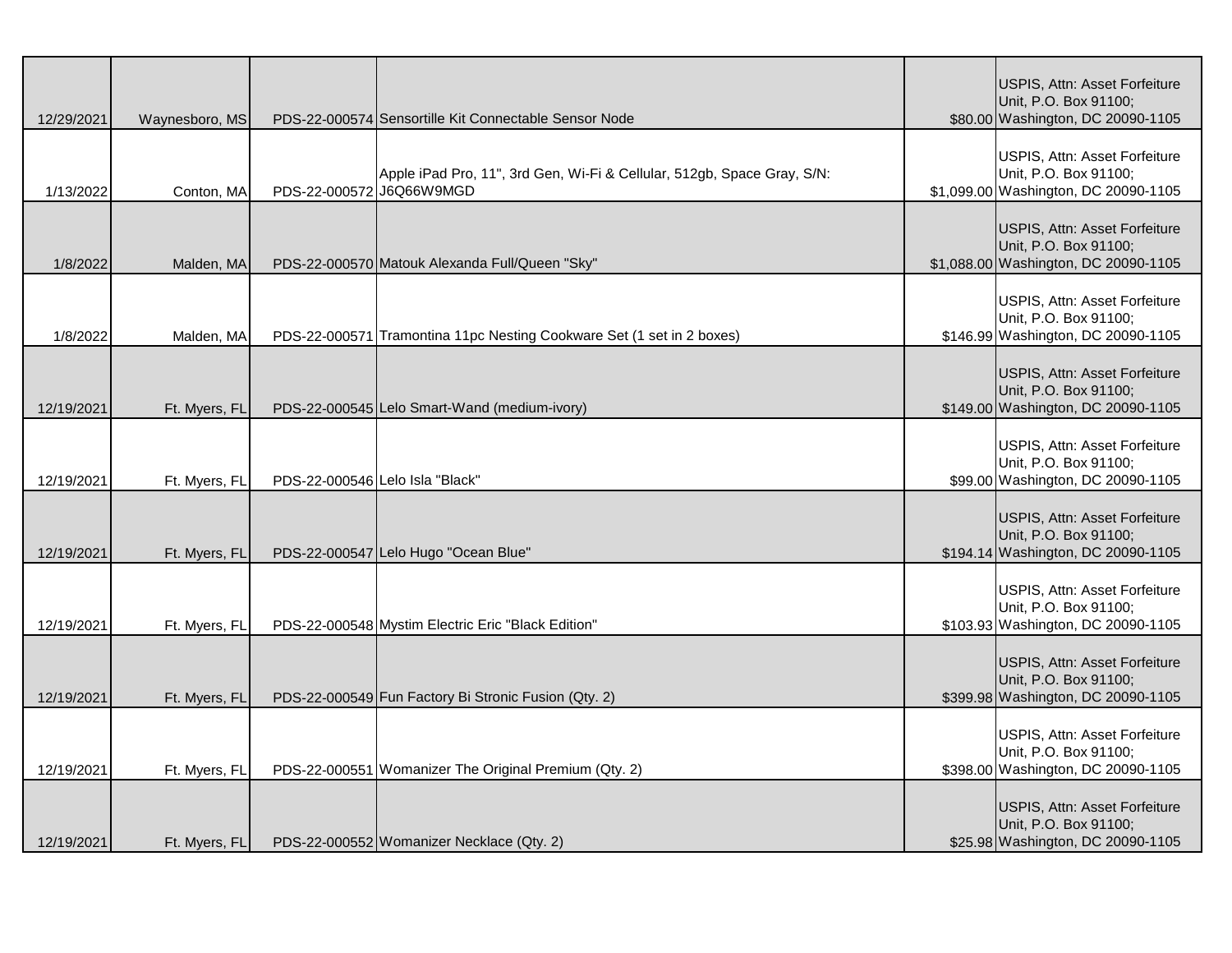| 12/19/2021 | Ft. Myers, FL | PDS-22-000553 Apollo Twin X Thunderbolt Audio Interface Duo Core Heritage Edition                                       | USPIS, Attn: Asset Forfeiture<br>Unit, P.O. Box 91100;<br>\$1,199.00 Washington, DC 20090-1105 |
|------------|---------------|-------------------------------------------------------------------------------------------------------------------------|------------------------------------------------------------------------------------------------|
| 12/19/2021 | Ft. Myers, FL | Dell Inspiron 15, Model 3505, "Black", AMD Ryzen 512gb mem, 512gb SSD, AMD<br>PDS-22-000554 Radeon Vega 8, S/N: CDK8GD3 | USPIS, Attn: Asset Forfeiture<br>Unit, P.O. Box 91100;<br>\$589.00 Washington, DC 20090-1105   |
| 12/19/2021 | Ft. Myers, FL | PDS-22-000555 Under Armour MG Valsetz Mid LTHR WP "Black" Sz 10 Boots                                                   | USPIS, Attn: Asset Forfeiture<br>Unit, P.O. Box 91100;<br>\$140.00 Washington, DC 20090-1105   |
| 12/19/2021 | Ft. Myers, FL | PDS-22-000556 Salomon XA Forces Mid GTX EN "Ranger Green" Sz 10 sneakers                                                | USPIS, Attn: Asset Forfeiture<br>Unit, P.O. Box 91100;<br>\$199.95 Washington, DC 20090-1105   |
| 12/19/2021 | Ft. Myers, FL | PDS-22-000557 5.11 Tactical AMP72 "Tungsten"                                                                            | USPIS, Attn: Asset Forfeiture<br>Unit, P.O. Box 91100;<br>\$210.00 Washington, DC 20090-1105   |
| 12/19/2021 | Ft. Myers, FL | PDS-22-000558 5.11 Tactical RUSH72 2.0 "Double Tap"                                                                     | USPIS, Attn: Asset Forfeiture<br>Unit, P.O. Box 91100;<br>\$180.00 Washington, DC 20090-1105   |
| 12/19/2021 | Ft. Myers, FL | PDS-22-000559 AlphaStyle Bongo Short Down Jacket Size Small "Pink"                                                      | USPIS, Attn: Asset Forfeiture<br>Unit, P.O. Box 91100;<br>\$594.00 Washington, DC 20090-1105   |
| 12/19/2021 | Ft. Myers, FL | PDS-22-000560 AlphaStyle Saiga Long Down Jacket Size medium "Black"                                                     | USPIS, Attn: Asset Forfeiture<br>Unit, P.O. Box 91100;<br>\$693.00 Washington, DC 20090-1105   |
| 1/8/2022   | Kingsland, GA | PDS-22-000561 Ovation Europa Half Pad- 4 Shim "White/White" Lrg 17-17.5 (Qty. 2)                                        | USPIS, Attn: Asset Forfeiture<br>Unit, P.O. Box 91100;<br>\$379.90 Washington, DC 20090-1105   |
| 1/8/2022   | Kingsland, GA | PDS-22-000562 Riedel 8-pack Vinum Cabernet Sauvignon/Merlot/Bordeaux Wine Glasses (Qty. 4)                              | USPIS, Attn: Asset Forfeiture<br>Unit, P.O. Box 91100;<br>\$731.56 Washington, DC 20090-1105   |
| 1/8/2022   | Kingsland, GA | PDS-22-000563 Foredom K.2272 Professional General Purpose Flex Shaft Kit (Qty. 2)                                       | USPIS, Attn: Asset Forfeiture<br>Unit, P.O. Box 91100;<br>\$664.60 Washington, DC 20090-1105   |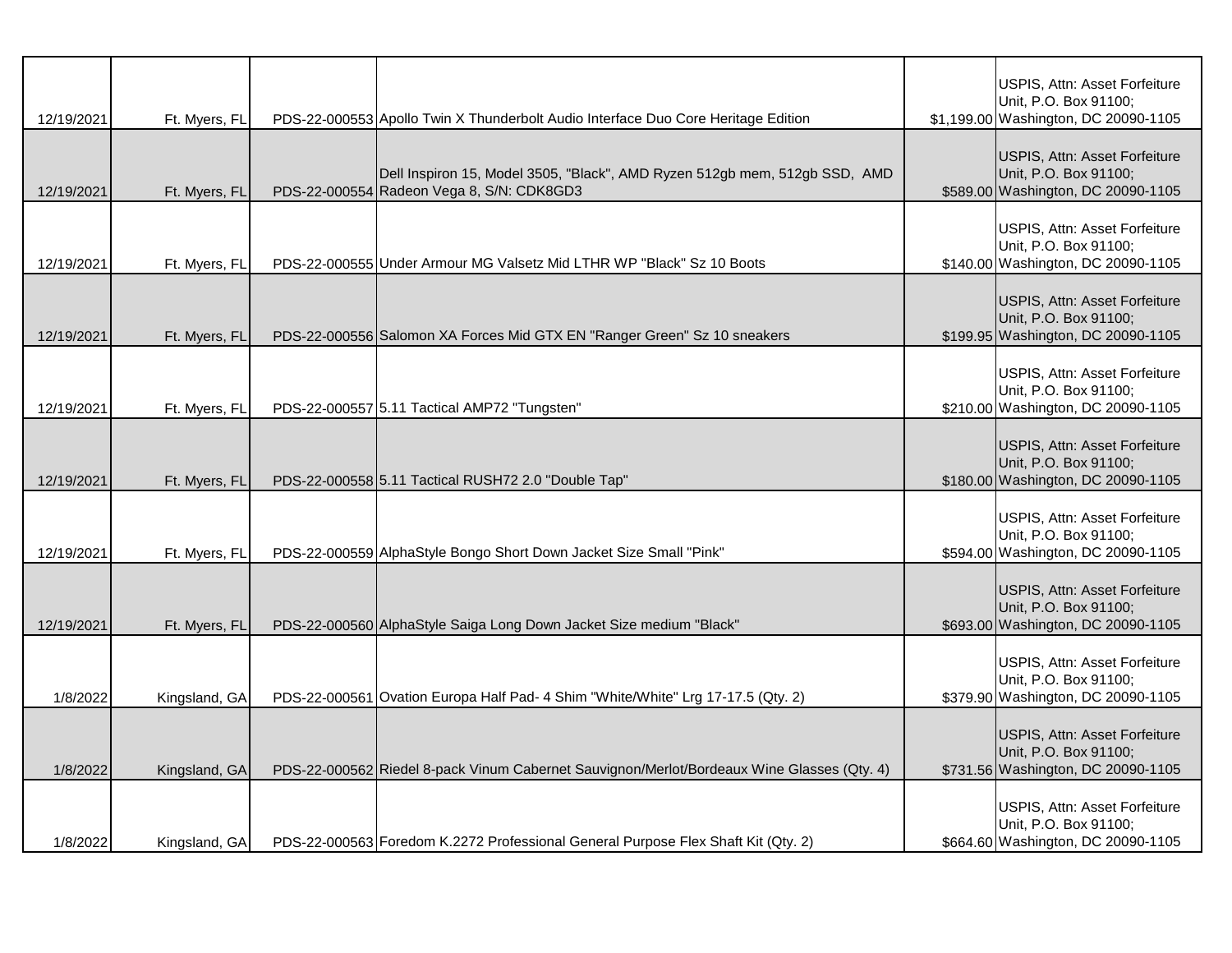| 1/8/2022   | Kingsland, GA  | PDS-22-000564 Titleist Players 4 Plus StaDry "Navy" Golf bag                       | USPIS, Attn: Asset Forfeiture<br>Unit, P.O. Box 91100;<br>\$315.00 Washington, DC 20090-1105   |
|------------|----------------|------------------------------------------------------------------------------------|------------------------------------------------------------------------------------------------|
| 1/8/2022   | Kingsland, GA  | PDS-22-000565 Titleist Cart 15 StaDry "Red/wht/nvy" Golf bag                       | USPIS, Attn: Asset Forfeiture<br>Unit, P.O. Box 91100;<br>\$362.98 Washington, DC 20090-1105   |
| 1/8/2022   | Kingsland, GA  | PDS-22-000566 Catoma Eagle Speedome Tent, Item# 98607                              | USPIS, Attn: Asset Forfeiture<br>Unit, P.O. Box 91100;<br>\$365.74 Washington, DC 20090-1105   |
| 1/8/2022   | Kingsland, GA  | PDS-22-000567 Beasy Trans Original 40in Transfer Board (Qty. 2)                    | USPIS, Attn: Asset Forfeiture<br>Unit, P.O. Box 91100;<br>\$280.00 Washington, DC 20090-1105   |
| 1/8/2022   | Kingsland, GA  | PDS-22-000568 Prestan Ultralite CPR Manikin 4-Pack, Adult (Qty. 2)                 | USPIS, Attn: Asset Forfeiture<br>Unit, P.O. Box 91100;<br>\$909.00 Washington, DC 20090-1105   |
| 1/8/2022   | Kingsland, GA  | PDS-22-000601 Marcell Pro (Qty. 2)                                                 | USPIS, Attn: Asset Forfeiture<br>Unit, P.O. Box 91100;<br>\$398.00 Washington, DC 20090-1105   |
| 1/8/2022   | Kingsland, GA  | PDS-22-000602 Danner WTF 8' Blk 18050 Men's Sz 10                                  | USPIS, Attn: Asset Forfeiture<br>Unit, P.O. Box 91100;<br>\$259.24 Washington, DC 20090-1105   |
| 1/8/2022   | Kingsland, GA  | PDS-22-000603 Moen S5520SRS Sip                                                    | USPIS, Attn: Asset Forfeiture<br>Unit, P.O. Box 91100;<br>\$355.24 Washington, DC 20090-1105   |
| 1/8/2022   | Kingsland, GA  | PDS-22-000604 K&N 77-1566KP Performance Air Intake System                          | USPIS, Attn: Asset Forfeiture<br>Unit, P.O. Box 91100;<br>\$349.99 Washington, DC 20090-1105   |
| 12/24/2021 | Succasunna, NJ | PDS-22-000535 Laurastar Iggi Hygenic Handheld Steamer                              | USPIS, Attn: Asset Forfeiture<br>Unit, P.O. Box 91100;<br>\$299.00 Washington, DC 20090-1105   |
| 12/24/2021 | Succasunna, NJ | PDS-22-000536 Heartsine Samaritan PAD Defrbillator 360-STR-US-10, S/N: 19E00004273 | USPIS, Attn: Asset Forfeiture<br>Unit, P.O. Box 91100;<br>\$1,135.00 Washington, DC 20090-1105 |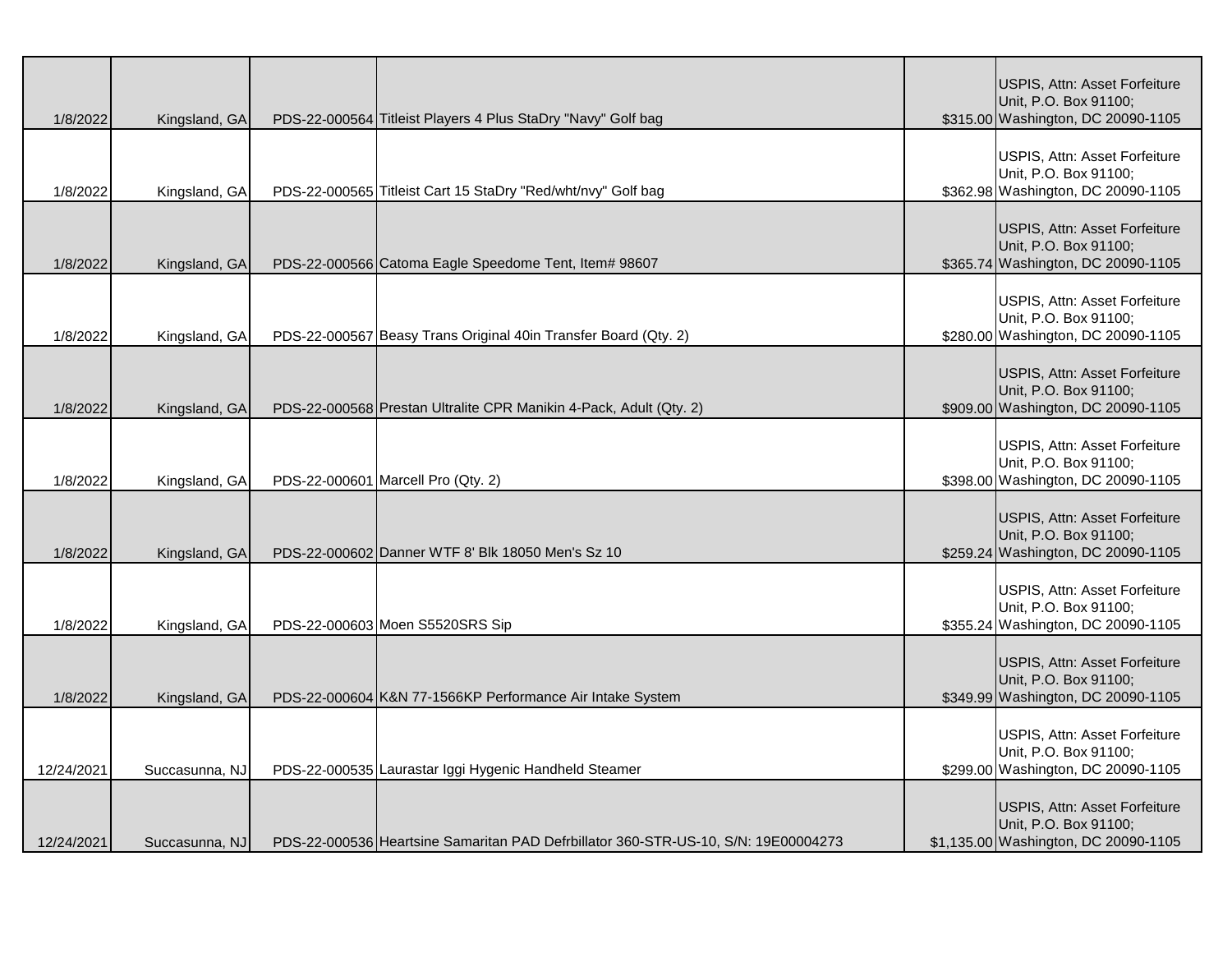| 12/24/2021 | Succasunna, NJ    | PDS-22-000537 Curaplex AED Red Response Kit #36147-2 (Qty. 2)                                                                             | USPIS, Attn: Asset Forfeiture<br>Unit, P.O. Box 91100;<br>\$24.58 Washington, DC 20090-1105     |
|------------|-------------------|-------------------------------------------------------------------------------------------------------------------------------------------|-------------------------------------------------------------------------------------------------|
| 12/24/2021 | Succasunna, NJ    | PDS-22-000539 Philips Heartstart Defribrillator, S/N: A19J-09330                                                                          | USPIS, Attn: Asset Forfeiture<br>Unit, P.O. Box 91100;<br>\$1,350.00 Washington, DC 20090-1105  |
| 12/24/2021 | Succasunna, NJ    | PDS-22-000540 TE Certicrimp 2, SAHT Type III+ 91521-1 (Qty. 2)                                                                            | USPIS, Attn: Asset Forfeiture<br>Unit, P.O. Box 91100;<br>\$1,648.98 Washington, DC 20090-1105  |
| 12/24/2021 | Succasunna, NJ    | PDS-22-000541 TE Certicrimp 2, SAHT HD20 20-28 91503-1 (Qty. 4)                                                                           | USPIS, Attn: Asset Forfeiture<br>Unit, P.O. Box 91100;<br>\$3,842.36 Washington, DC 20090-1105  |
| 12/24/2021 | Succasunna, NJ    | PDS-22-000542 TE Head Assembly Tool for MTA-100 58246-1 (Qty. 12)                                                                         | USPIS, Attn: Asset Forfeiture<br>Unit, P.O. Box 91100;<br>\$3,467.76 Washington, DC 20090-1105  |
| 12/24/2021 | Succasunna, NJ    | PDS-22-000543 Vscan Air CL Ultrasound (Qty. 6)                                                                                            | USPIS, Attn: Asset Forfeiture<br>Unit, P.O. Box 91100;<br>\$26,970.00 Washington, DC 20090-1105 |
| 12/24/2021 | Succasunna, NJ    | PDS-22-000544 AED Wall Cabinet (Qty. 2)                                                                                                   | USPIS, Attn: Asset Forfeiture<br>Unit, P.O. Box 91100;<br>\$249.98 Washington, DC 20090-1105    |
| 12/30/2021 | Richmond Hill, NY | PDS-22-000534 Bunn VPR 33200.0000 "Blk" Coffee maker, S/N: VPR0976539                                                                     | USPIS, Attn: Asset Forfeiture<br>Unit, P.O. Box 91100;<br>\$382.56 Washington, DC 20090-1105    |
| 12/15/2021 | Longmont, CO      | PDS-22-000532 Oculus Quest 2, 256gb (Qty. 2)                                                                                              | USPIS, Attn: Asset Forfeiture<br>Unit, P.O. Box 91100;<br>\$798.00 Washington, DC 20090-1105    |
| 12/15/2021 | Longmont, CO      | PDS-22-000533 Progressive Industries 50A Portable Surge Protector EMS-PT50X (Qty. 2)                                                      | USPIS, Attn: Asset Forfeiture<br>Unit, P.O. Box 91100;<br>\$723.00 Washington, DC 20090-1105    |
| 12/12/2021 | Gresham, OR       | Crye Precision Combat Shirt G3 (Qty. 11) - Large Reg (3), Medium Long (1), Large<br>PDS-22-000527 Long (1), Medium Reg (3), Small Reg (3) | USPIS, Attn: Asset Forfeiture<br>Unit, P.O. Box 91100;<br>\$1,907.40 Washington, DC 20090-1105  |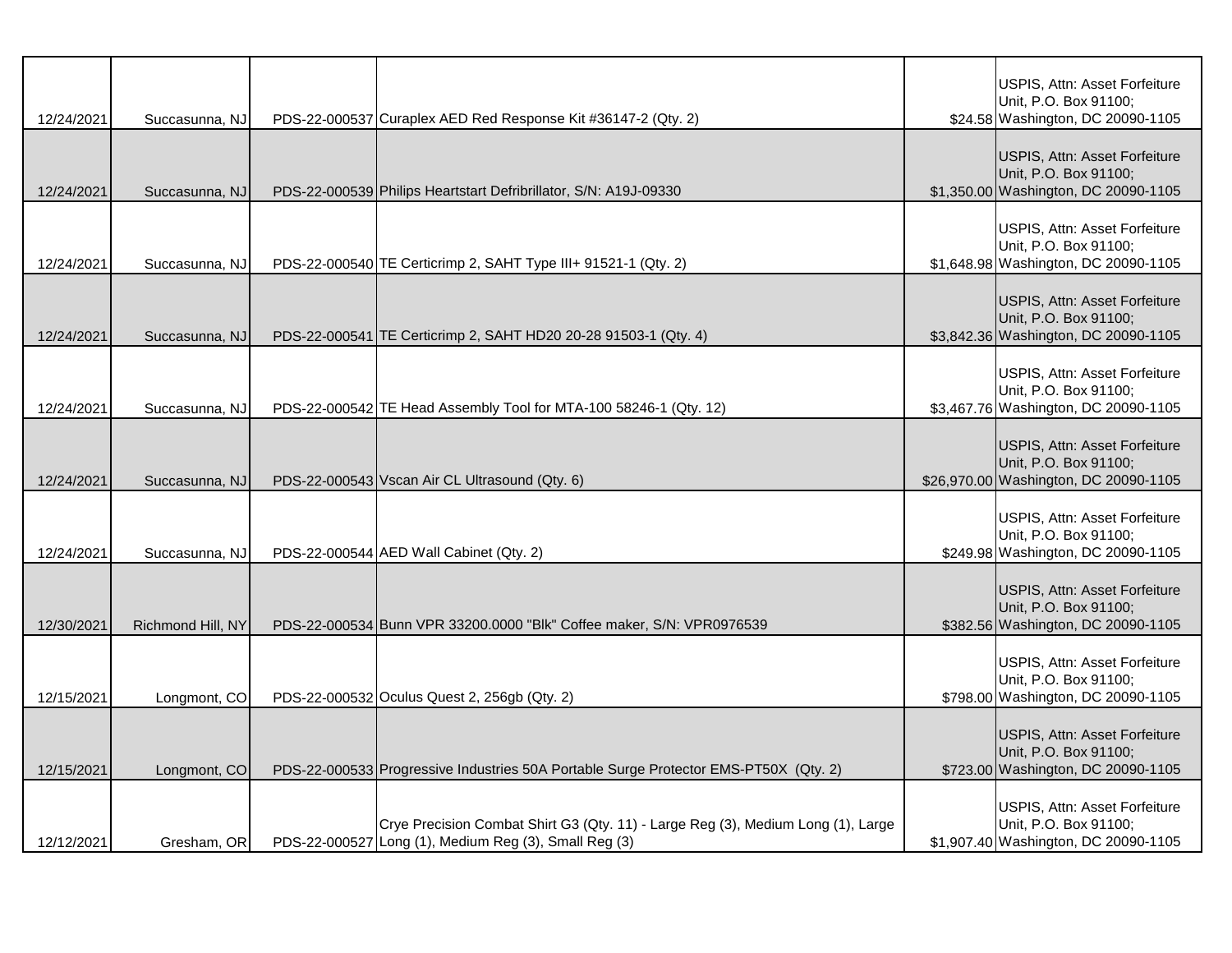| 12/12/2021 | Gresham, OR      | PDS-22-000528 Versace Rosenthal Treasury karaffe 2 - Decanter 27oz            | USPIS, Attn: Asset Forfeiture<br>Unit, P.O. Box 91100;<br>\$750.00 Washington, DC 20090-1105   |
|------------|------------------|-------------------------------------------------------------------------------|------------------------------------------------------------------------------------------------|
| 12/12/2021 | Gresham, OR      | PDS-22-000529 Stetson El Patron 07 Black Brim: 4, Sz: 7 3/8, Oval: R          | USPIS, Attn: Asset Forfeiture<br>Unit, P.O. Box 91100;<br>\$530.00 Washington, DC 20090-1105   |
| 12/12/2021 | Gresham, OR      | PDS-22-000530 Reiss Clemmy Sleeveless Knitted Dress "Cream", Sz M             | USPIS, Attn: Asset Forfeiture<br>Unit, P.O. Box 91100;<br>\$127.00 Washington, DC 20090-1105   |
| 12/12/2021 | Gresham, OR      | PDS-22-000531 SuitSupply Clothing (3 items)                                   | USPIS, Attn: Asset Forfeiture<br>Unit, P.O. Box 91100;<br>\$337.00 Washington, DC 20090-1105   |
| 12/10/2021 | Houston, TX      | PDS-22-000516 Sunrider F/HardTop Wrglr JL Unitd 2018- curr Blk Twill 52454-17 | USPIS, Attn: Asset Forfeiture<br>Unit, P.O. Box 91100;<br>\$899.99 Washington, DC 20090-1105   |
| 12/10/2021 | Houston, TX      | PDS-22-000517 DJI FPV Combo, S/N: 37QBJ43BD1022W                              | USPIS, Attn: Asset Forfeiture<br>Unit, P.O. Box 91100;<br>\$1,249.95 Washington, DC 20090-1105 |
| 12/10/2021 | Houston, TX      | PDS-22-000518 Go Pro Hero 8 Black, S/N: C3331352515155                        | USPIS, Attn: Asset Forfeiture<br>Unit, P.O. Box 91100;<br>\$296.99 Washington, DC 20090-1105   |
| 12/10/2021 | Houston, TX      | PDS-22-000519 Mouser Electronics Intel Core i7-10700K CPU                     | USPIS, Attn: Asset Forfeiture<br>Unit, P.O. Box 91100;<br>\$339.99 Washington, DC 20090-1105   |
| 12/10/2021 | Houston, TX      | PDS-22-000520 Revolve Clothing (Qty. 3)                                       | USPIS, Attn: Asset Forfeiture<br>Unit, P.O. Box 91100;<br>\$255.00 Washington, DC 20090-1105   |
| 12/10/2021 | Houston, TX      | PDS-22-000521 Revolve Clothing (Qty. 4)                                       | USPIS, Attn: Asset Forfeiture<br>Unit, P.O. Box 91100;<br>\$295.00 Washington, DC 20090-1105   |
| 11/20/2021 | Mountainview, CA | PDS-22-000509 Yamaha YAS-109                                                  | USPIS, Attn: Asset Forfeiture<br>Unit, P.O. Box 91100;<br>\$219.95 Washington, DC 20090-1105   |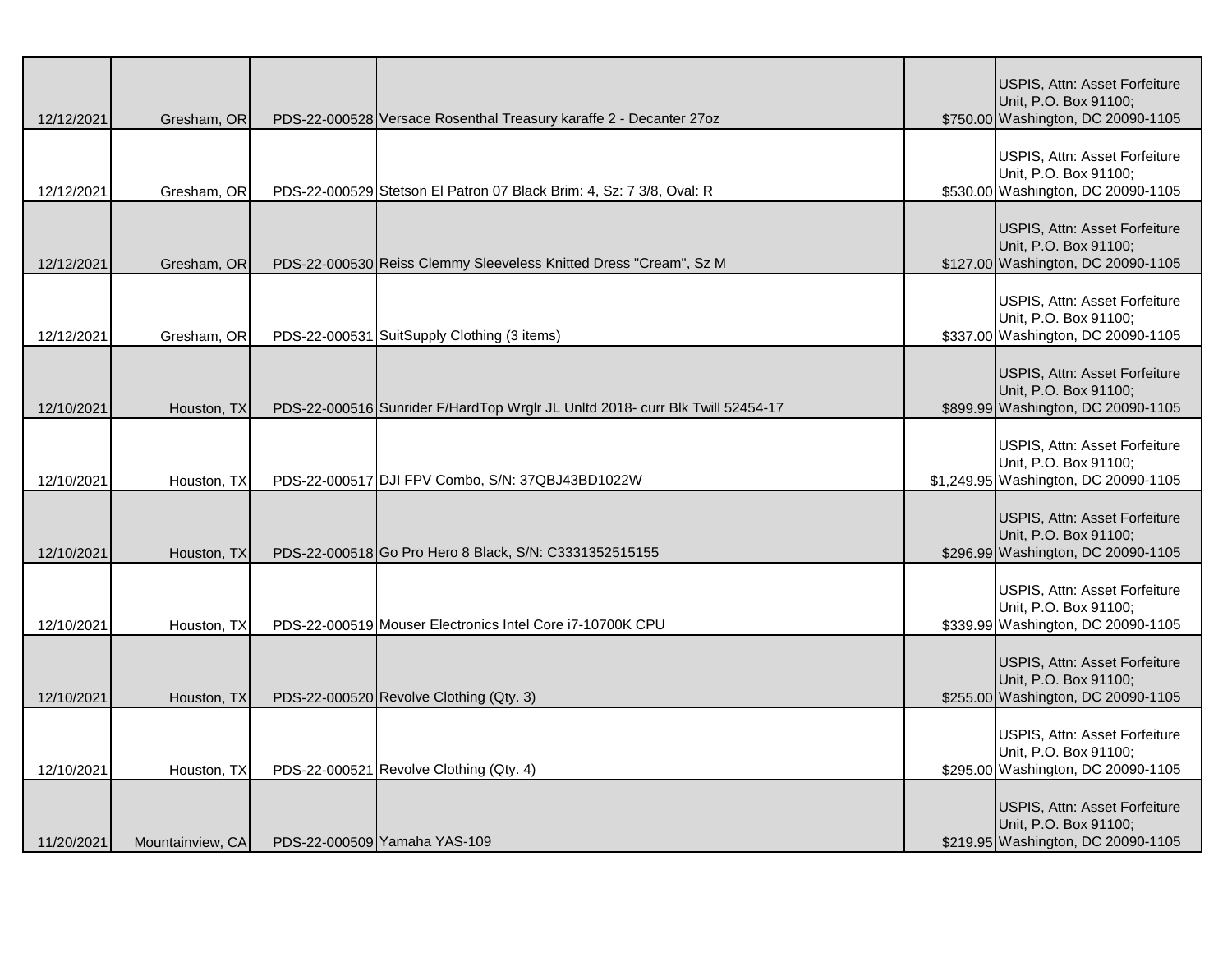| 11/20/2021 | Mountainview, CA |                            | PDS-22-000510 DJI FPV Combo, S/N: 37QBJ3UBD101K5                                     | USPIS, Attn: Asset Forfeiture<br>Unit, P.O. Box 91100;<br>\$1,249.95 Washington, DC 20090-1105      |
|------------|------------------|----------------------------|--------------------------------------------------------------------------------------|-----------------------------------------------------------------------------------------------------|
| 11/20/2021 | Mountainview, CA |                            | PDS-22-000511 Lego Duplo 10887                                                       | USPIS, Attn: Asset Forfeiture<br>Unit, P.O. Box 91100;<br>\$49.99 Washington, DC 20090-1105         |
| 11/20/2021 | Mountainview, CA |                            | PDS-22-000512 Apple iPhone 12 Pro Max, 128gb, Pacific Blue, S/N: Unknown (used)      | USPIS, Attn: Asset Forfeiture<br>Unit, P.O. Box 91100;<br>\$899.97 Washington, DC 20090-1105        |
| 11/20/2021 | Mountainview, CA | PDS-22-000513 S/N: 3084751 | OWC Enoy Pro Elektron USB-C 3.2 110Gb/s Portable Storage Solution, 2TB SSD,          | <b>USPIS, Attn: Asset Forfeiture</b><br>Unit, P.O. Box 91100;<br>\$349.00 Washington, DC 20090-1105 |
| 11/20/2021 | Mountainview, CA |                            | PDS-22-000514 Samsung Galaxy A02s, 32gb "Black"                                      | USPIS, Attn: Asset Forfeiture<br>Unit, P.O. Box 91100;<br>\$135.99 Washington, DC 20090-1105        |
| 11/20/2021 | Mountainview, CA |                            | PDS-22-000515 Apple iPad Air, 4th Gen, 64gb, Wi-Fi, Space Gray, S/N: GG7GG212Q16M    | USPIS, Attn: Asset Forfeiture<br>Unit, P.O. Box 91100;<br>\$479.00 Washington, DC 20090-1105        |
| 11/19/2021 | Lombard, IL      |                            | PDS-22-000508 Braun Series 9 Pro Model 9465cc "Graphite" (Qty. 2)                    | USPIS, Attn: Asset Forfeiture<br>Unit, P.O. Box 91100;<br>\$499.98 Washington, DC 20090-1105        |
| 11/24/2021 | Chicago, IL      |                            | PDS-22-000487 Denon DJ Prime Go                                                      | USPIS, Attn: Asset Forfeiture<br>Unit, P.O. Box 91100;<br>\$999.00 Washington, DC 20090-1105        |
| 11/24/2021 | Chicago, IL      |                            | PDS-22-000488 Maschine MK3 Regular                                                   | USPIS, Attn: Asset Forfeiture<br>Unit, P.O. Box 91100;<br>\$699.00 Washington, DC 20090-1105        |
| 11/24/2021 | Chicago, IL      |                            | PDS-22-000489 Sennheiser Momentum True Wireless 2                                    | USPIS, Attn: Asset Forfeiture<br>Unit, P.O. Box 91100;<br>\$199.95 Washington, DC 20090-1105        |
| 11/24/2021 | Chicago, IL      |                            | PDS-22-000490 Apple iPad Pro, 12.9", 5th Gen, 1TB, Wi-Fi & Cellular, S/N: X66H9631CD | USPIS, Attn: Asset Forfeiture<br>Unit, P.O. Box 91100;<br>\$1,899.00 Washington, DC 20090-1105      |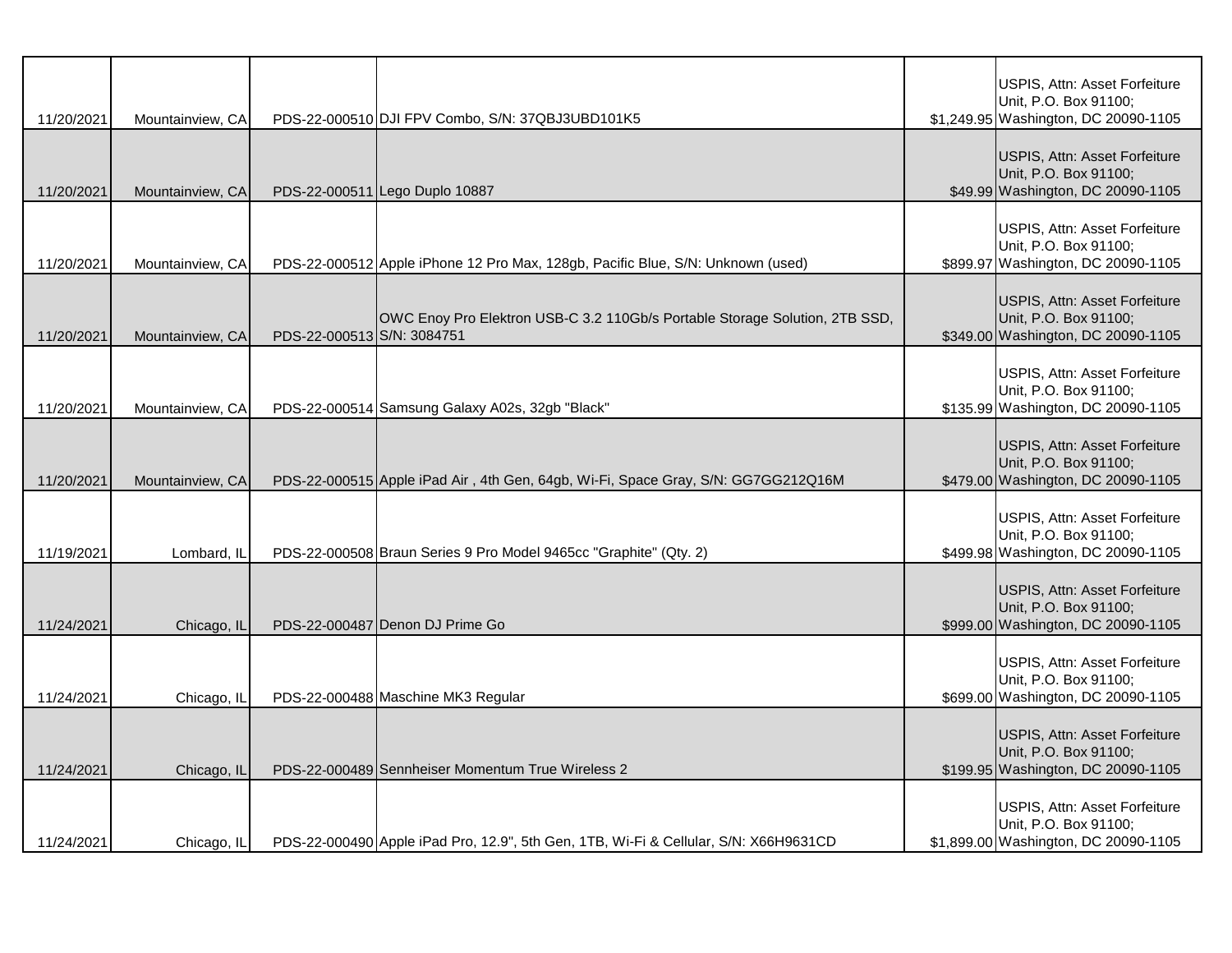| 11/24/2021 | Chicago, IL | PDS-22-000491 Sitka Ballistic Beanie Blaze Orange (Qty. 5)                  | USPIS, Attn: Asset Forfeiture<br>Unit, P.O. Box 91100;<br>\$345.00 Washington, DC 20090-1105 |
|------------|-------------|-----------------------------------------------------------------------------|----------------------------------------------------------------------------------------------|
| 11/24/2021 | Chicago, IL | PDS-22-000492 Sitka Merino Hvywt Bottom Optifade Elevated II Large (Qty. 2) | USPIS, Attn: Asset Forfeiture<br>Unit, P.O. Box 91100;<br>\$298.00 Washington, DC 20090-1105 |
| 11/24/2021 | Chicago, IL | PDS-22-000493 Sitka Fanatic Vest Optifade Elevated II- Men's Medium         | USPIS, Attn: Asset Forfeiture<br>Unit, P.O. Box 91100;<br>\$279.00 Washington, DC 20090-1105 |
| 11/24/2021 | Chicago, IL | PDS-22-000494 Sitka Stratus Pant Optifade Elevated II- Men's Large          | USPIS, Attn: Asset Forfeiture<br>Unit, P.O. Box 91100;<br>\$299.00 Washington, DC 20090-1105 |
| 11/24/2021 | Chicago, IL | PDS-22-000495 Sitka Equinox Hoody Optifade Elevated II- Men's XL            | USPIS, Attn: Asset Forfeiture<br>Unit, P.O. Box 91100;<br>\$199.00 Washington, DC 20090-1105 |
| 11/24/2021 | Chicago, IL | PDS-22-000496 Sitka Downpour Jacket Optifade Elevated II- Men's XXL         | USPIS, Attn: Asset Forfeiture<br>Unit, P.O. Box 91100;<br>\$349.00 Washington, DC 20090-1105 |
| 11/24/2021 | Chicago, IL | PDS-22-000497 Sitka Stratus Bib Optifade Elevated II- Men's XL              | USPIS, Attn: Asset Forfeiture<br>Unit, P.O. Box 91100;<br>\$349.00 Washington, DC 20090-1105 |
| 11/24/2021 | Chicago, IL | PDS-22-000498 Sitka Stratus Jacket Optifade Elevated II- Men's Lg           | USPIS, Attn: Asset Forfeiture<br>Unit, P.O. Box 91100;<br>\$349.00 Washington, DC 20090-1105 |
| 11/24/2021 | Chicago, IL | PDS-22-000499 Sitka Icon Pullover Hoody "Flint Blue"- Lg                    | USPIS, Attn: Asset Forfeiture<br>Unit, P.O. Box 91100;<br>\$70.00 Washington, DC 20090-1105  |
| 11/24/2021 | Chicago, IL | PDS-22-000500 Sitka Timber Pack Optifade                                    | USPIS, Attn: Asset Forfeiture<br>Unit, P.O. Box 91100;<br>\$229.00 Washington, DC 20090-1105 |
| 11/24/2021 | Chicago, IL | PDS-22-000501 Sitka Icon Subalpine Tee: Coyote Sz Lg                        | USPIS, Attn: Asset Forfeiture<br>Unit, P.O. Box 91100;<br>\$30.00 Washington, DC 20090-1105  |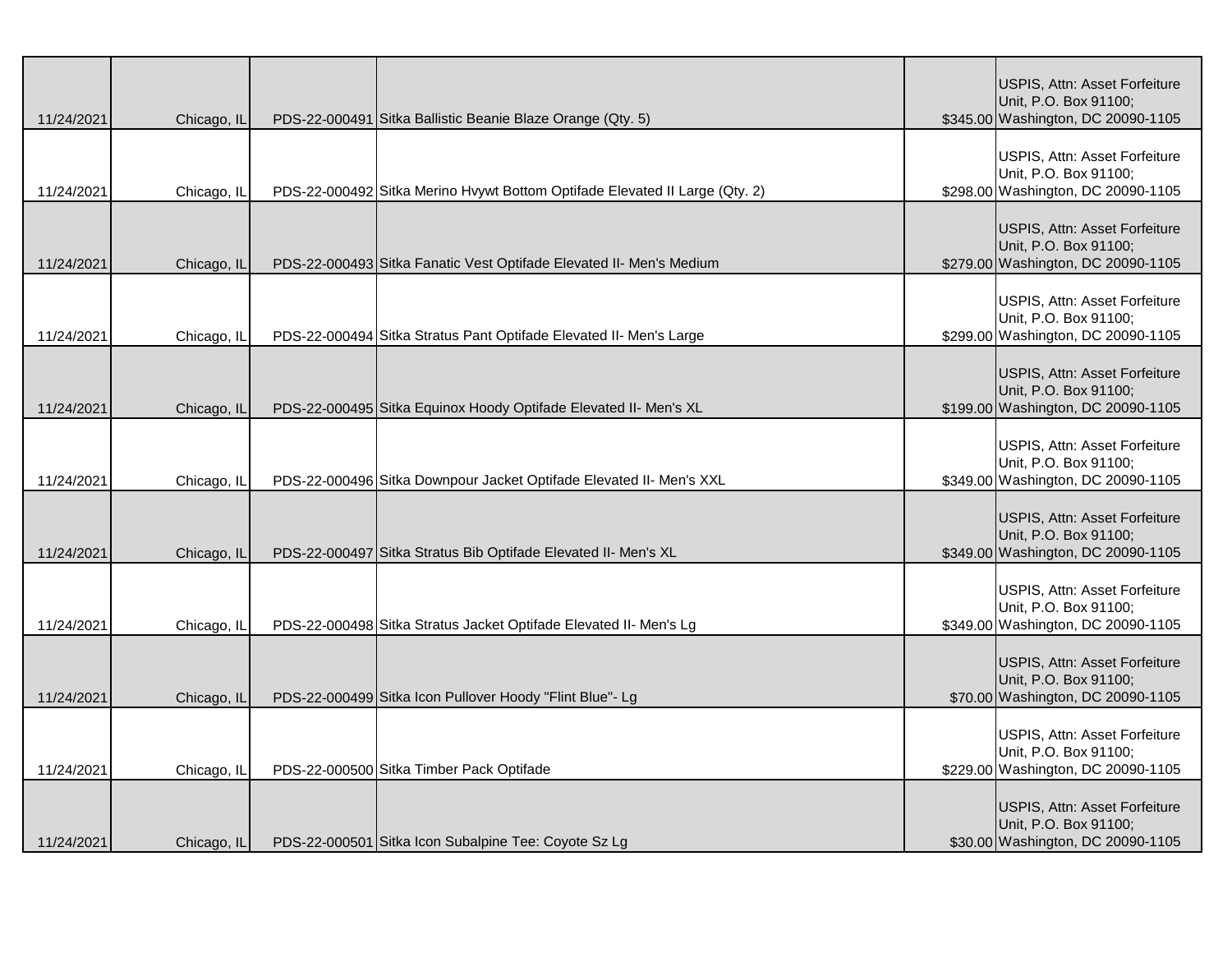| 11/24/2021 | Chicago, IL       | PDS-22-000502 Sitka Merino Core Ltwt Boxer Pyrite XL                           | USPIS, Attn: Asset Forfeiture<br>Unit, P.O. Box 91100;<br>\$45.00 Washington, DC 20090-1105    |
|------------|-------------------|--------------------------------------------------------------------------------|------------------------------------------------------------------------------------------------|
| 11/24/2021 | Chicago, IL       | PDS-22-000503 Sitka Icon Tee Lead Sz Lg                                        | USPIS, Attn: Asset Forfeiture<br>Unit, P.O. Box 91100;<br>\$30.00 Washington, DC 20090-1105    |
| 11/24/2021 | Chicago, IL       | PDS-22-000504 Sitka Icon Tee Mallard Sz Lg                                     | USPIS, Attn: Asset Forfeiture<br>Unit, P.O. Box 91100;<br>\$30.00 Washington, DC 20090-1105    |
| 11/24/2021 | Chicago, IL       | PDS-22-000505 Sitka Icon Tee Mud Sz Lg                                         | USPIS, Attn: Asset Forfeiture<br>Unit, P.O. Box 91100;<br>\$30.00 Washington, DC 20090-1105    |
| 11/24/2021 | Chicago, IL       | PDS-22-000506 Sitka Optifade Pocket Tee Lead Elevated II- Men's Lg             | USPIS, Attn: Asset Forfeiture<br>Unit, P.O. Box 91100;<br>\$35.00 Washington, DC 20090-1105    |
| 11/24/2021 | Chicago, IL       | PDS-22-000507 Sitka Flying Vee Tee Flint Blue Sz Lg                            | USPIS, Attn: Asset Forfeiture<br>Unit, P.O. Box 91100;<br>\$30.00 Washington, DC 20090-1105    |
| 11/16/2021 | Silver Spring, MD | PDS-22-000484 Crescent Gardens Bowery Planter 17 inch in Caviar Black (Qty. 3) | USPIS, Attn: Asset Forfeiture<br>Unit, P.O. Box 91100;<br>\$1,047.00 Washington, DC 20090-1105 |
| 11/16/2021 | Silver Spring, MD | PDS-22-000485 Delmhorst HT-3000, S/N: 24397                                    | USPIS, Attn: Asset Forfeiture<br>Unit, P.O. Box 91100;<br>\$308.00 Washington, DC 20090-1105   |
| 11/16/2021 | Silver Spring, MD | PDS-22-000486 AquaTrue Connect                                                 | USPIS, Attn: Asset Forfeiture<br>Unit, P.O. Box 91100;<br>\$426.00 Washington, DC 20090-1105   |
| 11/17/2021 | Longview, TX      | PDS-22-000481 John Deere TCA15800                                              | USPIS, Attn: Asset Forfeiture<br>Unit, P.O. Box 91100;<br>\$258.95 Washington, DC 20090-1105   |
| 11/17/2021 | Longview, TX      | PDS-22-000482 Climbing Technology Quick Roll (Qty. 5)                          | USPIS, Attn: Asset Forfeiture<br>Unit, P.O. Box 91100;<br>\$538.55 Washington, DC 20090-1105   |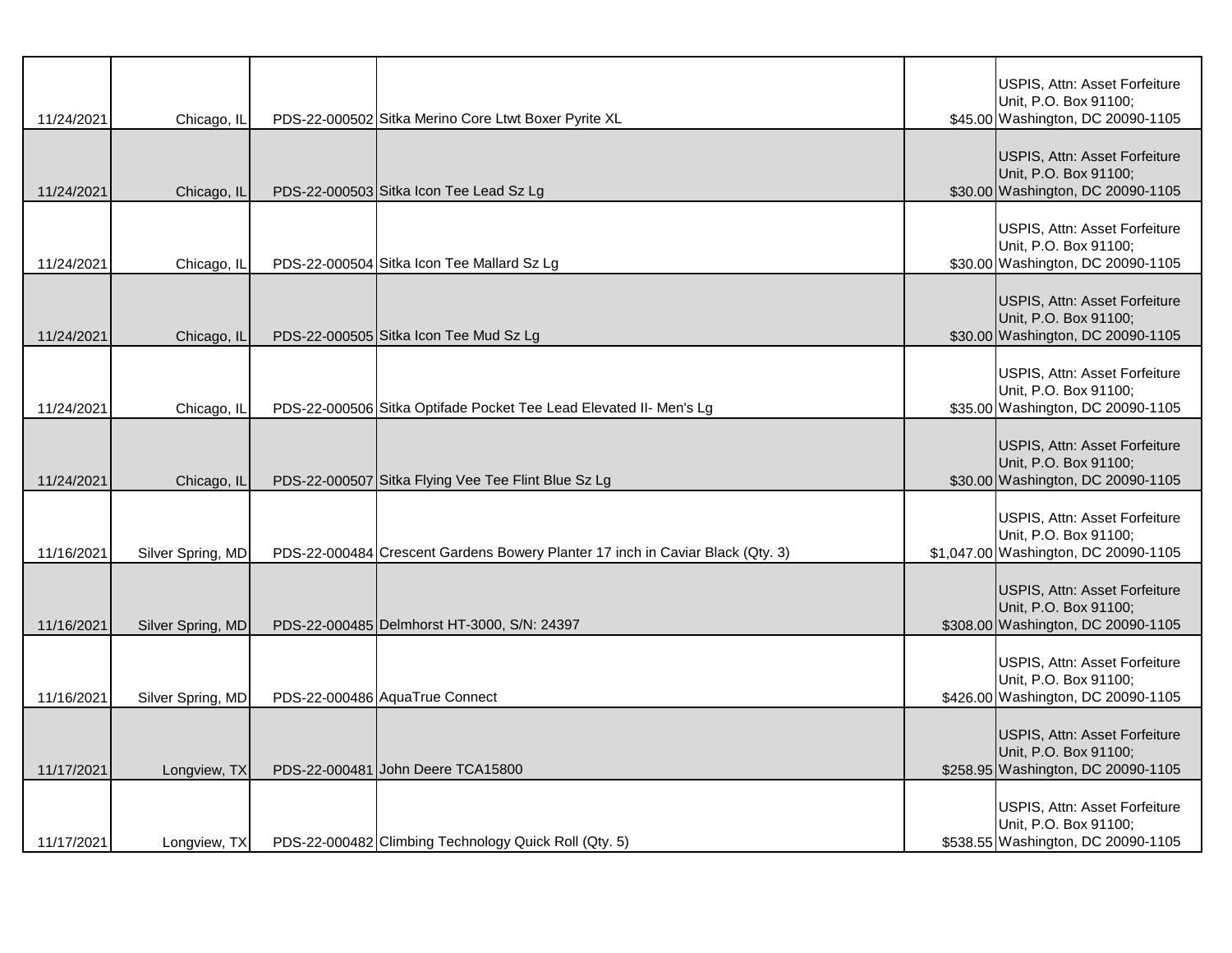| 10/25/2021 | Valencia, CA    |                             | PDS-22-000480 Sony Xperia 1 Purple J8170, S/N: Unknown                  | USPIS, Attn: Asset Forfeiture<br>Unit, P.O. Box 91100;<br>\$569.99 Washington, DC 20090-1105 |
|------------|-----------------|-----------------------------|-------------------------------------------------------------------------|----------------------------------------------------------------------------------------------|
| 11/11/2021 | Los Angeles, CA |                             | PDS-22-000470 TopChef 15 Piece Knife Block Set (Qty. 2)                 | USPIS, Attn: Asset Forfeiture<br>Unit, P.O. Box 91100;<br>\$303.98 Washington, DC 20090-1105 |
| 11/11/2021 | Los Angeles, CA |                             | PDS-22-000471 PhoneSoap Pro (Qty. 5)                                    | USPIS, Attn: Asset Forfeiture<br>Unit, P.O. Box 91100;<br>\$250.00 Washington, DC 20090-1105 |
| 11/11/2021 | Los Angeles, CA |                             | PDS-22-000472 Milwaukee 49-22-8440 8 pc Annular Cutter Set              | USPIS, Attn: Asset Forfeiture<br>Unit, P.O. Box 91100;<br>\$389.00 Washington, DC 20090-1105 |
| 11/11/2021 | Los Angeles, CA |                             | PDS-22-000473 Inogen One External Battery Supply                        | USPIS, Attn: Asset Forfeiture<br>Unit, P.O. Box 91100;<br>\$314.00 Washington, DC 20090-1105 |
| 11/11/2021 | Los Angeles, CA | PDS-22-000474 PhoneSoap Pro |                                                                         | USPIS, Attn: Asset Forfeiture<br>Unit, P.O. Box 91100;<br>\$50.00 Washington, DC 20090-1105  |
| 11/11/2021 | Los Angeles, CA |                             | PDS-22-000475 Eemax HomeAdvantage II HA024240                           | USPIS, Attn: Asset Forfeiture<br>Unit, P.O. Box 91100;<br>\$551.14 Washington, DC 20090-1105 |
| 11/11/2021 | Los Angeles, CA |                             | PDS-22-000476 Adorama 360 Robot Vacuum Cleaner, S/N: 360TY980103000508. | USPIS, Attn: Asset Forfeiture<br>Unit, P.O. Box 91100;<br>\$199.99 Washington, DC 20090-1105 |
| 11/11/2021 | Los Angeles, CA |                             | PDS-22-000477 Prestige Import Group Salvador Humador (Qty. 2)           | USPIS, Attn: Asset Forfeiture<br>Unit, P.O. Box 91100;<br>\$430.00 Washington, DC 20090-1105 |
| 11/11/2021 | Los Angeles, CA |                             | PDS-22-000478 Sequence 750 "3600SEQ12" Pool pump, S/N: 2109-200587      | USPIS, Attn: Asset Forfeiture<br>Unit, P.O. Box 91100;<br>\$502.00 Washington, DC 20090-1105 |
| 11/11/2021 | Los Angeles, CA |                             | PDS-22-000479 Bike Yoke Divine 30.9/125                                 | USPIS, Attn: Asset Forfeiture<br>Unit, P.O. Box 91100;<br>\$250.00 Washington, DC 20090-1105 |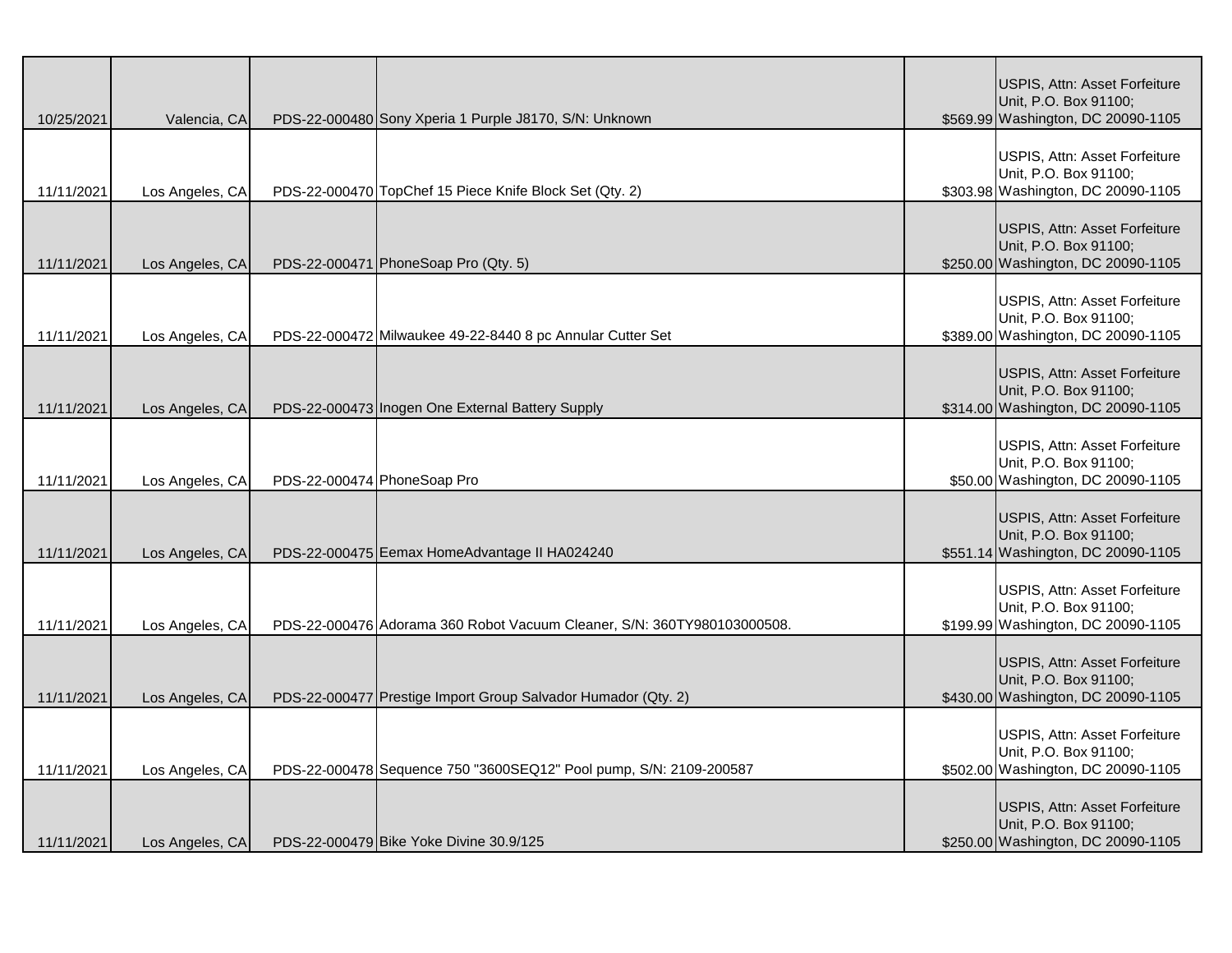| 11/16/2021 | Rahway, NJ       | PDS-22-000467 Victorias Secret Pink Limited Edition Crystal Fragrance (Qty. 19) | USPIS, Attn: Asset Forfeiture<br>Unit, P.O. Box 91100;<br>\$341.81 Washington, DC 20090-1105   |
|------------|------------------|---------------------------------------------------------------------------------|------------------------------------------------------------------------------------------------|
| 11/16/2021 | Rahway, NJ       | PDS-22-000468 Google Pixel 5a 5G Sub-6 128gb, Model G1F8F, Mostly Black         | USPIS, Attn: Asset Forfeiture<br>Unit, P.O. Box 91100;<br>\$462.95 Washington, DC 20090-1105   |
| 11/16/2021 | Rahway, NJ       | PDS-22-000469 Pentair Superflo High Performance Pump 348144                     | USPIS, Attn: Asset Forfeiture<br>Unit, P.O. Box 91100;<br>\$580.00 Washington, DC 20090-1105   |
| 11/6/2021  | Pageland, SC     | PDS-22-000465 Lego Harry Potter Diagon Alley 75978                              | USPIS, Attn: Asset Forfeiture<br>Unit, P.O. Box 91100;<br>\$149.99 Washington, DC 20090-1105   |
| 11/6/2021  | Pageland, SC     | PDS-22-000466 Universal Phone Accessory Tempered Glass Explosion-Proof          | USPIS, Attn: Asset Forfeiture<br>Unit, P.O. Box 91100;<br>\$9.35 Washington, DC 20090-1105     |
| 11/1/2021  | Newport News, VA | PDS-22-000460 Eberspacher D4 Air Heater Assembly 12V Digi Max                   | USPIS, Attn: Asset Forfeiture<br>Unit, P.O. Box 91100;<br>\$1,350.00 Washington, DC 20090-1105 |
| 11/1/2021  | Newport News, VA | PDS-22-000461 HydroTek DC Motor D116A                                           | USPIS, Attn: Asset Forfeiture<br>Unit, P.O. Box 91100;<br>\$258.60 Washington, DC 20090-1105   |
| 11/1/2021  | Newport News, VA | PDS-22-000462 Sitka Clothing Order                                              | USPIS, Attn: Asset Forfeiture<br>Unit, P.O. Box 91100;<br>\$338.00 Washington, DC 20090-1105   |
| 11/1/2021  | Newport News, VA | PDS-22-000463 Concept C2 Baitcast Reel Right Hand                               | USPIS, Attn: Asset Forfeiture<br>Unit, P.O. Box 91100;<br>\$230.00 Washington, DC 20090-1105   |
| 11/1/2021  | Newport News, VA | PDS-22-000464 Concept A3 Baitcast Reel Left Hand                                | USPIS, Attn: Asset Forfeiture<br>Unit, P.O. Box 91100;<br>\$250.00 Washington, DC 20090-1105   |
| 10/6/2021  | Wellington, FL   | PDS-22-000443 Gamo PCP Hand Pump for Air Rifles (Qty. 2)                        | USPIS, Attn: Asset Forfeiture<br>Unit, P.O. Box 91100;<br>\$291.58 Washington, DC 20090-1105   |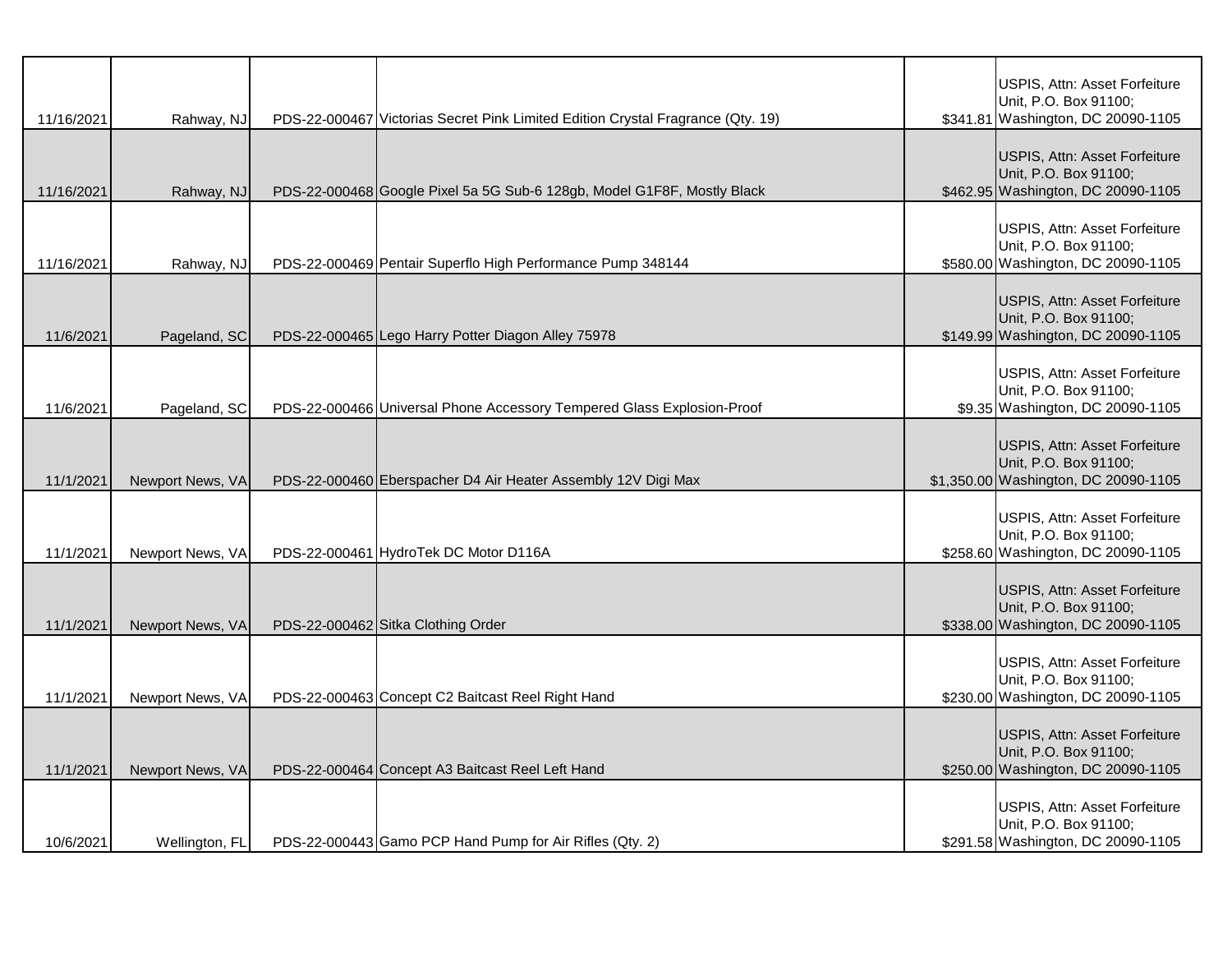| 10/6/2021 | Wellington, FL |                        | PDS-22-000444 Spicer Pinion Seal Install Suitcase                             | USPIS, Attn: Asset Forfeiture<br>Unit, P.O. Box 91100;<br>\$329.00 Washington, DC 20090-1105 |
|-----------|----------------|------------------------|-------------------------------------------------------------------------------|----------------------------------------------------------------------------------------------|
| 10/6/2021 | Wellington, FL |                        | PDS-22-000445 Icemule Boss Cooler                                             | USPIS, Attn: Asset Forfeiture<br>Unit, P.O. Box 91100;<br>\$349.95 Washington, DC 20090-1105 |
| 10/6/2021 | Wellington, FL |                        | PDS-22-000446 Midland MicroMobile GMRS 2-Way Radio Kit                        | USPIS, Attn: Asset Forfeiture<br>Unit, P.O. Box 91100;<br>\$164.99 Washington, DC 20090-1105 |
| 10/6/2021 | Wellington, FL | PDS-22-000447 1/4 inch | Louisville Slugger FPMXD10-22 Length 32 inch, Weight: 22oz, Barrel Diameter 2 | USPIS, Attn: Asset Forfeiture<br>Unit, P.O. Box 91100;<br>\$249.99 Washington, DC 20090-1105 |
| 10/6/2021 | Wellington, FL |                        | PDS-22-000448 Firefly DE500 Video Otoscope                                    | USPIS, Attn: Asset Forfeiture<br>Unit, P.O. Box 91100;<br>\$349.00 Washington, DC 20090-1105 |
| 10/6/2021 | Wellington, FL |                        | PDS-22-000449 Contour RollerMouse Free3 (Qty. 2)                              | USPIS, Attn: Asset Forfeiture<br>Unit, P.O. Box 91100;<br>\$479.90 Washington, DC 20090-1105 |
| 10/6/2021 | Wellington, FL |                        | PDS-22-000450 Rock Exotica 4.5" MHP58 Material Handling Omni Block            | USPIS, Attn: Asset Forfeiture<br>Unit, P.O. Box 91100;<br>\$420.00 Washington, DC 20090-1105 |
| 10/6/2021 | Wellington, FL |                        | PDS-22-000451 Midland MicroMobile GMRS 2-Way Radio Kit                        | USPIS, Attn: Asset Forfeiture<br>Unit, P.O. Box 91100;<br>\$164.99 Washington, DC 20090-1105 |
| 10/6/2021 | Wellington, FL |                        | PDS-22-000453 Teufelberger Treemotion s.light USCA Sz Small to Large          | USPIS, Attn: Asset Forfeiture<br>Unit, P.O. Box 91100;<br>\$499.00 Washington, DC 20090-1105 |
| 10/6/2021 | Wellington, FL |                        | PDS-22-000454 Arc'teryx L21 Cerium SL Hoodie "Black" Sz Small                 | USPIS, Attn: Asset Forfeiture<br>Unit, P.O. Box 91100;<br>\$379.00 Washington, DC 20090-1105 |
| 10/6/2021 | Wellington, FL |                        | PDS-22-000455 Panduit CT-1002 Ferrule Crimp Tool                              | USPIS, Attn: Asset Forfeiture<br>Unit, P.O. Box 91100;<br>\$410.91 Washington, DC 20090-1105 |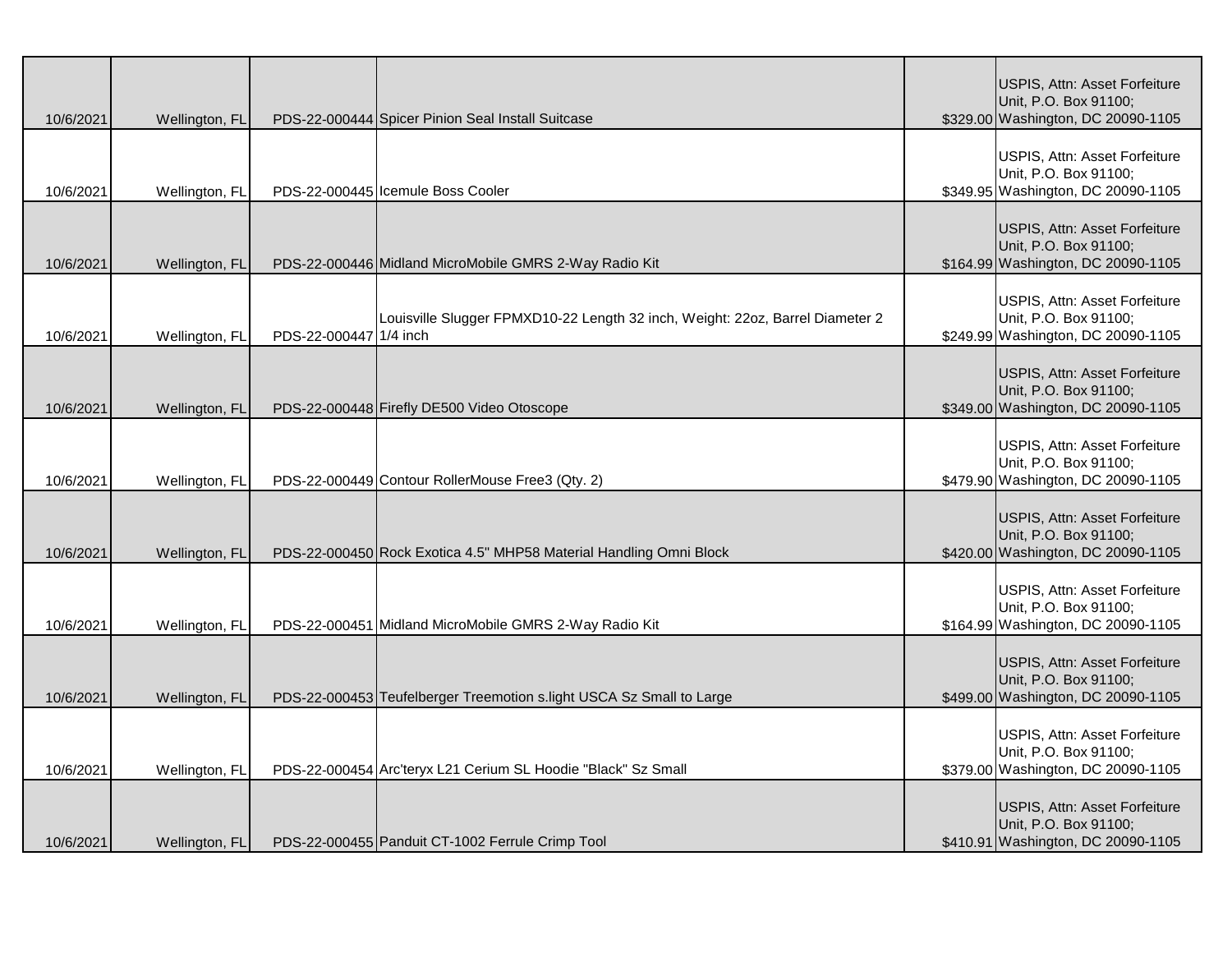| 10/6/2021  | Wellington, FL | PDS-22-000456 Rock Exotica 1.5" Omni Block Swivel Pulley #P51 (Qty. 3)            | USPIS, Attn: Asset Forfeiture<br>Unit, P.O. Box 91100;<br>\$297.00 Washington, DC 20090-1105 |
|------------|----------------|-----------------------------------------------------------------------------------|----------------------------------------------------------------------------------------------|
| 10/6/2021  | Wellington, FL | PDS-22-000457 Kensington SD5300T Thunderbolt 3 Dock                               | USPIS, Attn: Asset Forfeiture<br>Unit, P.O. Box 91100;<br>\$252.78 Washington, DC 20090-1105 |
| 10/23/2021 | Canutillo, TX  | PDS-22-000431 Warn Spydura Synthetic Rope Kit Part No. 87915                      | USPIS, Attn: Asset Forfeiture<br>Unit, P.O. Box 91100;<br>\$357.88 Washington, DC 20090-1105 |
| 10/23/2021 | Canutillo, TX  | PDS-22-000432 Fowler 54-100-024-1 Xtra-Range Digital Caliper with 24"/600mm Range | USPIS, Attn: Asset Forfeiture<br>Unit, P.O. Box 91100;<br>\$412.20 Washington, DC 20090-1105 |
| 10/23/2021 | Canutillo, TX  | PDS-22-000433 American Audio VMS5.0                                               | USPIS, Attn: Asset Forfeiture<br>Unit, P.O. Box 91100;<br>\$499.99 Washington, DC 20090-1105 |
| 11/12/2021 | Roseville, CA  | PDS-22-000434 Oculus Quest 2 128gb, S/N: WMVR412CL1305                            | USPIS, Attn: Asset Forfeiture<br>Unit, P.O. Box 91100;<br>\$299.00 Washington, DC 20090-1105 |
| 11/12/2021 | Roseville, CA  | PDS-22-000435 Fluke 325 True RMS Clamp Meter                                      | USPIS, Attn: Asset Forfeiture<br>Unit, P.O. Box 91100;<br>\$271.98 Washington, DC 20090-1105 |
| 11/12/2021 | Roseville, CA  | PDS-22-000436 TPIA202 Line Splitter                                               | USPIS, Attn: Asset Forfeiture<br>Unit, P.O. Box 91100;<br>\$15.07 Washington, DC 20090-1105  |
| 11/12/2021 | Roseville, CA  | PDS-22-000437 Microsoft Surface Headphones 2, S/N: 000764405355                   | USPIS, Attn: Asset Forfeiture<br>Unit, P.O. Box 91100;<br>\$249.99 Washington, DC 20090-1105 |
| 10/24/2021 | Katy, TX       | PDS-22-000438 Tanita WB-3000 Scale                                                | USPIS, Attn: Asset Forfeiture<br>Unit, P.O. Box 91100;<br>\$349.99 Washington, DC 20090-1105 |
| 10/24/2021 | Katy, TX       | PDS-22-000439 Spot on a Dot Dancing Disc                                          | USPIS, Attn: Asset Forfeiture<br>Unit, P.O. Box 91100;<br>\$149.00 Washington, DC 20090-1105 |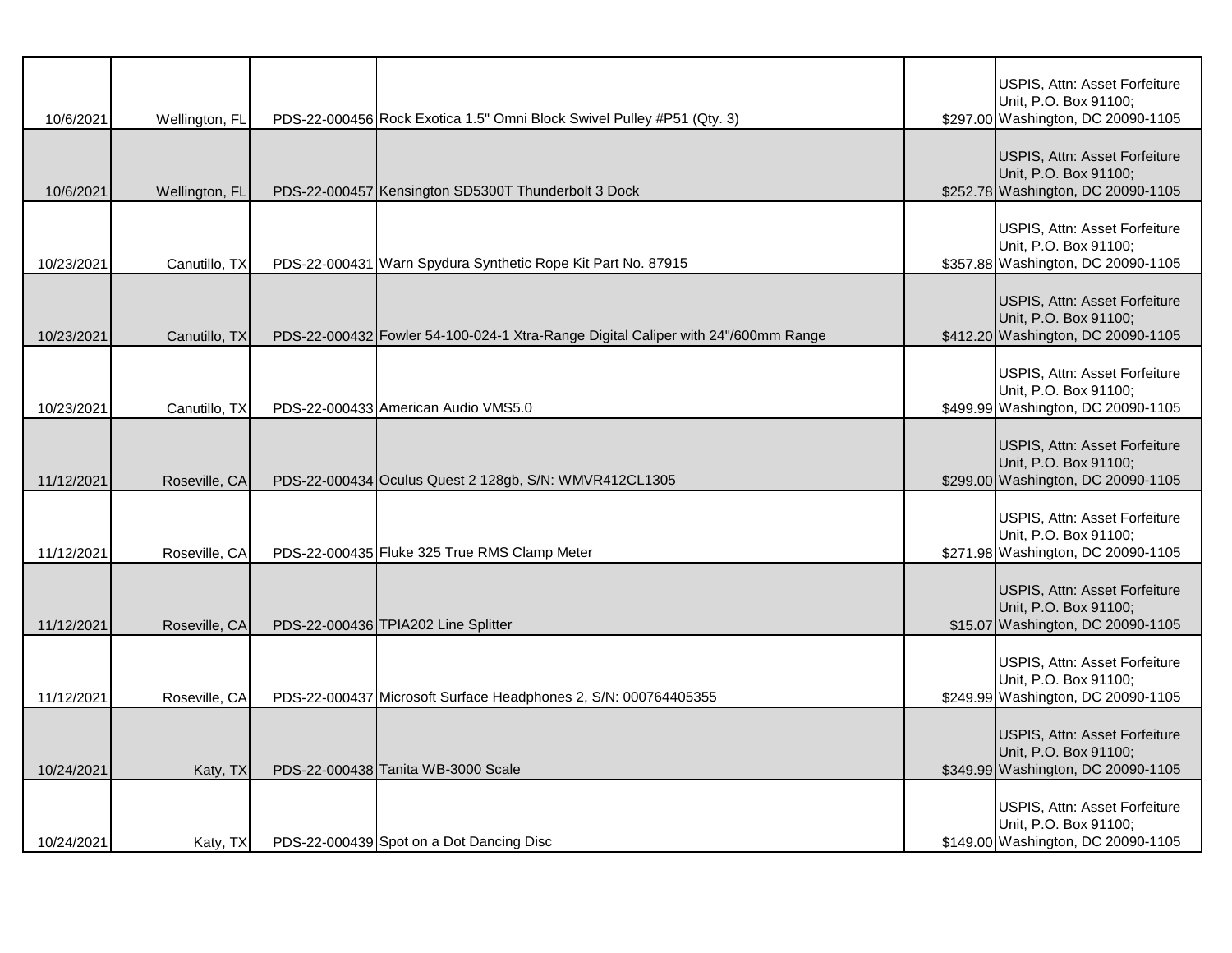| 10/24/2021 | Katy, TX         | PDS-22-000440 Sugatsune Tallman Lamp TAW-1200/G Closet Hardware                                                                                                                                                       | USPIS, Attn: Asset Forfeiture<br>Unit, P.O. Box 91100;<br>\$549.89 Washington, DC 20090-1105   |
|------------|------------------|-----------------------------------------------------------------------------------------------------------------------------------------------------------------------------------------------------------------------|------------------------------------------------------------------------------------------------|
| 10/24/2021 | Katy, TX         | PDS-22-000441 Manitowoc Control Board Replacement 000015302                                                                                                                                                           | USPIS, Attn: Asset Forfeiture<br>Unit, P.O. Box 91100;<br>\$382.95 Washington, DC 20090-1105   |
| 10/24/2021 | Katy, TX         | PDS-22-000442 Inogen One External Battery Supply, S/N: 20194335                                                                                                                                                       | USPIS, Attn: Asset Forfeiture<br>Unit, P.O. Box 91100;<br>\$314.00 Washington, DC 20090-1105   |
| 10/19/2021 | Talbotton, GA    | DQ The Roger Clubhouse Sneaker "Black/White" Men's Sz 10; Performance-T Sz<br>Lg "Cerulean/Black"; On-T Sz Lg "Black, Grey, Navy" (Qty. 3); Weather Shirt Sz<br>PDS-22-000425 Small "Fossil/Black"; Low Sock (Qty. 5) | USPIS, Attn: Asset Forfeiture<br>Unit, P.O. Box 91100;<br>\$619.82 Washington, DC 20090-1105   |
| 10/19/2021 | Talbotton, GA    | PDS-22-000426 PIT320 Trailer Door Cabinet 30x25x5.5 (Qty. 2)                                                                                                                                                          | USPIS, Attn: Asset Forfeiture<br>Unit, P.O. Box 91100;<br>\$449.98 Washington, DC 20090-1105   |
| 10/19/2021 | Talbotton, GA    | PDS-22-000427 Brunello Cucinelli "white" runners sneakers Sz 41                                                                                                                                                       | USPIS, Attn: Asset Forfeiture<br>Unit, P.O. Box 91100;<br>\$795.00 Washington, DC 20090-1105   |
| 10/19/2021 | Talbotton, GA    | PDS-22-000428 Brunello Cucinelli High Boots "Rust Brown" sz 39                                                                                                                                                        | USPIS, Attn: Asset Forfeiture<br>Unit, P.O. Box 91100;<br>\$2,295.00 Washington, DC 20090-1105 |
| 10/19/2021 | Talbotton, GA    | PDS-22-000429 Brunello Cucinelli Shopper Purse "Mud"                                                                                                                                                                  | USPIS, Attn: Asset Forfeiture<br>Unit, P.O. Box 91100;<br>\$3,995.00 Washington, DC 20090-1105 |
| 10/11/2021 | Philadelphia, PA | PDS-22-000419 Dr. Martens Smoorth Black Boots (Qty. 2)                                                                                                                                                                | USPIS, Attn: Asset Forfeiture<br>Unit, P.O. Box 91100;<br>\$299.90 Washington, DC 20090-1105   |
| 10/11/2021 | Philadelphia, PA | PDS-22-000420 SureFire P2X Fury Flashlight                                                                                                                                                                            | USPIS, Attn: Asset Forfeiture<br>Unit, P.O. Box 91100;<br>\$182.52 Washington, DC 20090-1105   |
| 10/11/2021 | Philadelphia, PA | PDS-22-000421 Estwing Double Bit Axe Leath                                                                                                                                                                            | USPIS, Attn: Asset Forfeiture<br>Unit, P.O. Box 91100;<br>\$42.49 Washington, DC 20090-1105    |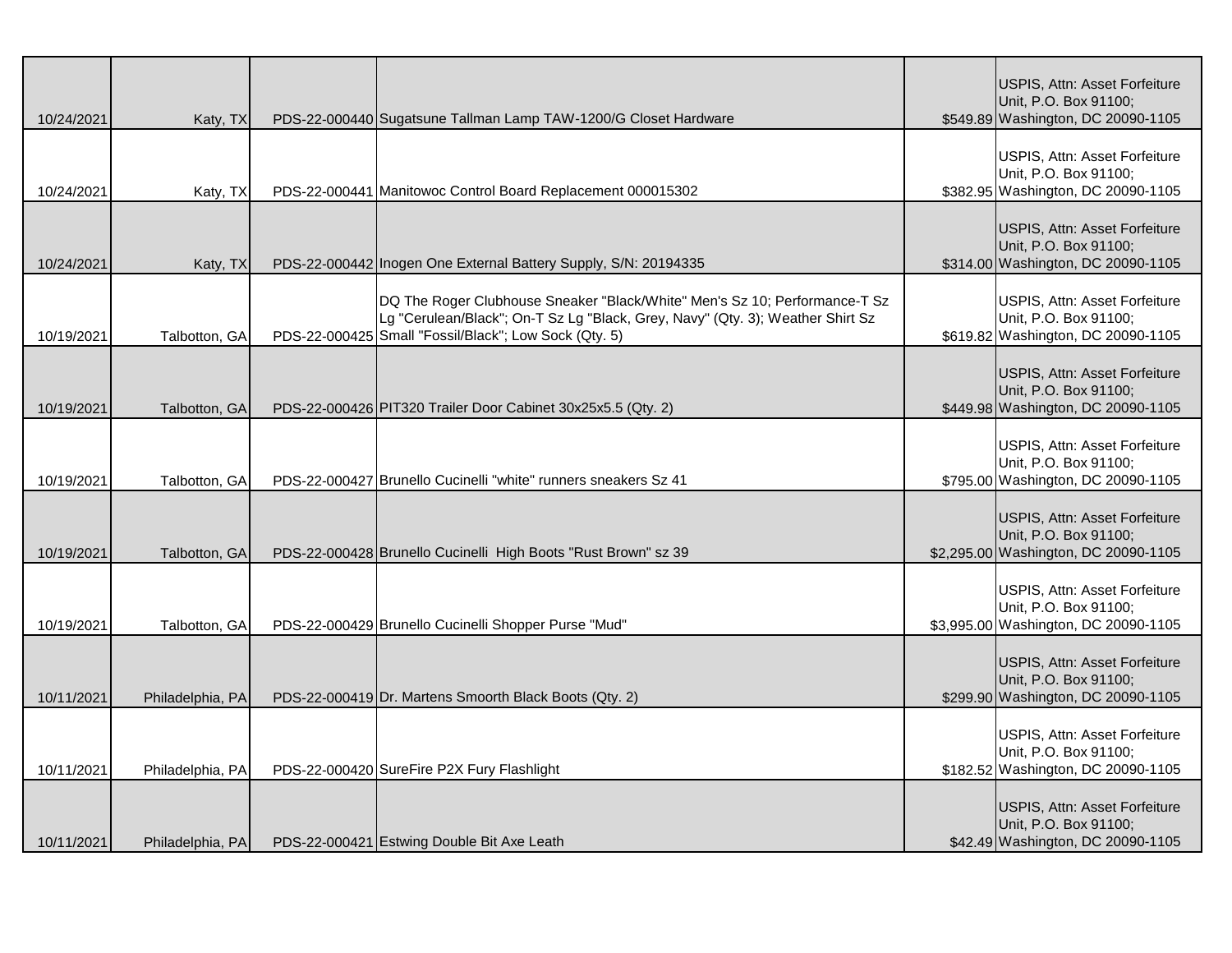| 10/11/2021 | Philadelphia, PA | PDS-22-000422 Badlands Vario Day Pack                                                                                                 | USPIS, Attn: Asset Forfeiture<br>Unit, P.O. Box 91100;<br>\$159.99 Washington, DC 20090-1105   |
|------------|------------------|---------------------------------------------------------------------------------------------------------------------------------------|------------------------------------------------------------------------------------------------|
| 10/11/2021 | Philadelphia, PA | PDS-22-000423 Vitamix Ascent Series A3500 Copper, S/N: 64764210527342200                                                              | USPIS, Attn: Asset Forfeiture<br>Unit, P.O. Box 91100;<br>\$524.95 Washington, DC 20090-1105   |
| 10/11/2021 | Philadelphia, PA | Immunocal Glutathione Precursor Whey Protein Isolated with Bonded Cysteine<br>PDS-22-000424 Dietary Supplement 30 pouch count (Qty 7) | USPIS, Attn: Asset Forfeiture<br>Unit, P.O. Box 91100;<br>\$805.00 Washington, DC 20090-1105   |
| 9/16/2021  | Jacksonville, FL | PDS-21-002429 Lora Dicarlo Baci (Qty 2)                                                                                               | USPIS, Attn: Asset Forfeiture<br>Unit, P.O. Box 91100;<br>\$320.00 Washington, DC 20090-1105   |
| 9/16/2021  | Jacksonville, FL | PDS-21-002430 Lora Dicarlo Ose 2                                                                                                      | USPIS, Attn: Asset Forfeiture<br>Unit, P.O. Box 91100;<br>\$290.00 Washington, DC 20090-1105   |
| 9/16/2021  | Jacksonville, FL | PDS-21-002431 Yamaha Keyboard P-45 (Qty. 2)                                                                                           | USPIS, Attn: Asset Forfeiture<br>Unit, P.O. Box 91100;<br>\$1,099.98 Washington, DC 20090-1105 |
| 8/15/2021  | Ontario, CA      | PDS-21-002428 SimPure HP8 Air Purifier (Qty. 4)                                                                                       | USPIS, Attn: Asset Forfeiture<br>Unit, P.O. Box 91100;<br>\$479.96 Washington, DC 20090-1105   |
| 9/29/2021  | Tucker, GA       | PDS-21-002424 Glass Screen Protector iPad 10.2 inch                                                                                   | USPIS, Attn: Asset Forfeiture<br>Unit, P.O. Box 91100;<br>\$15.99 Washington, DC 20090-1105    |
| 9/29/2021  | Tucker, GA       | PDS-21-002425 Mini MP3 Digital Player                                                                                                 | USPIS, Attn: Asset Forfeiture<br>Unit, P.O. Box 91100;<br>\$8.98 Washington, DC 20090-1105     |
| 9/29/2021  | Tucker, GA       | PDS-21-002427 Insten 10 ft White Micro USB Cable Data Sync Charger for Androids                                                       | USPIS, Attn: Asset Forfeiture<br>Unit, P.O. Box 91100;<br>\$5.69 Washington, DC 20090-1105     |
| 3/3/2022   | Las Vegas, NV    | PDS-22-000667 Hamilton Beach NutriFresh Vacuum Sealer Model 78220                                                                     | USPIS, Attn: Asset Forfeiture<br>Unit, P.O. Box 91100;<br>\$99.99 Washington, DC 20090-1105    |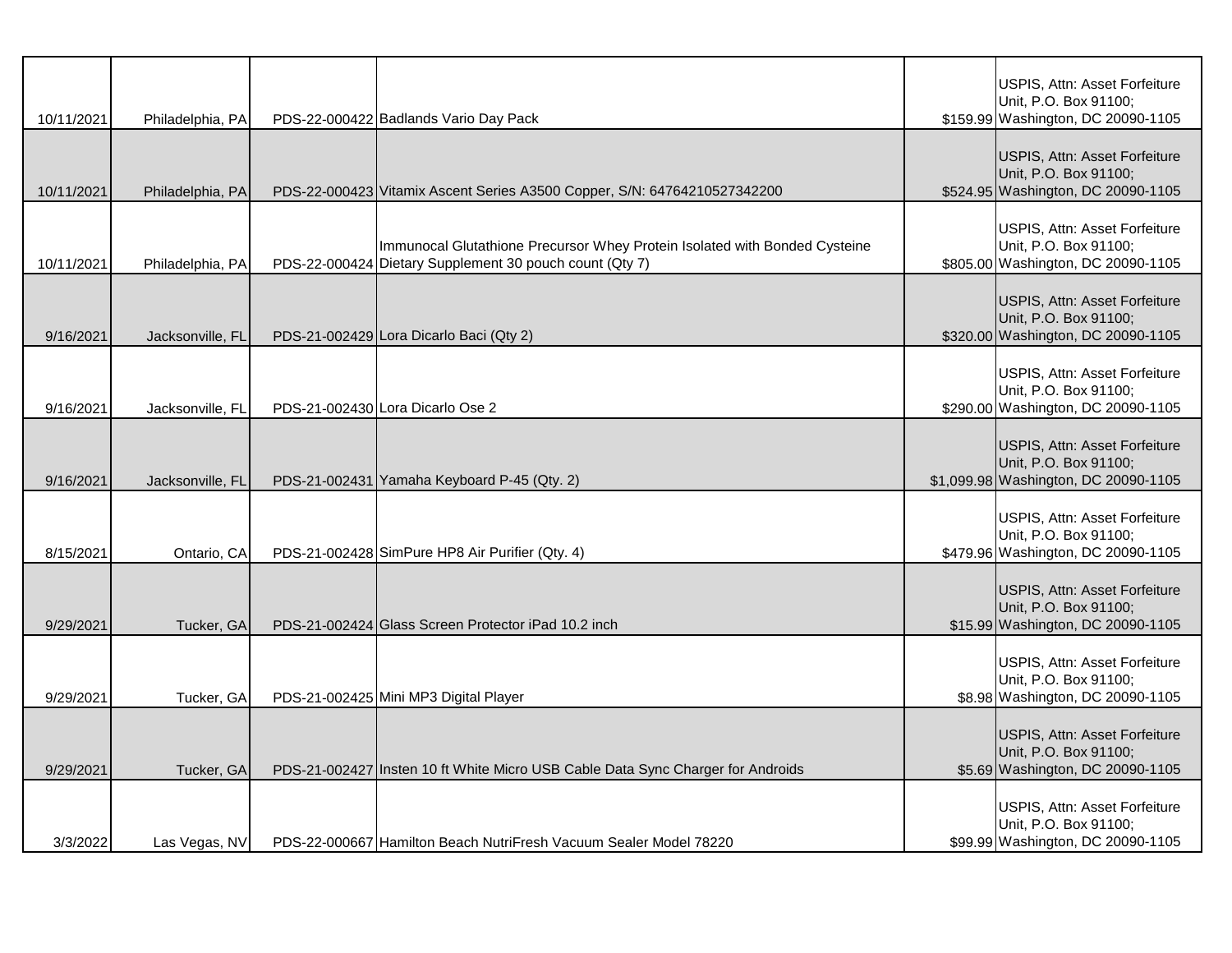|          |               |                                                                                      | USPIS, Attn: Asset Forfeiture                                 |
|----------|---------------|--------------------------------------------------------------------------------------|---------------------------------------------------------------|
|          |               |                                                                                      | Unit, P.O. Box 91100;                                         |
| 3/3/2022 | Las Vegas, NV | PDS-22-000668 Nuwave Brio 14Q Airfyrer Oven                                          | \$179.99 Washington, DC 20090-1105                            |
|          |               |                                                                                      |                                                               |
|          |               |                                                                                      | USPIS, Attn: Asset Forfeiture                                 |
| 3/3/2022 | Las Vegas, NV | PDS-22-000669 Black & Decker Natural Convection 4-slice Toaster Oven T01760SS        | Unit, P.O. Box 91100;<br>\$46.41 Washington, DC 20090-1105    |
|          |               |                                                                                      |                                                               |
|          |               |                                                                                      | USPIS, Attn: Asset Forfeiture                                 |
|          |               |                                                                                      | Unit, P.O. Box 91100;                                         |
| 3/3/2022 | Las Vegas, NV | PDS-22-000670 Hamilton Beach Stand Mixer w/ 7 speeds 63390 (qty 4)                   | \$319.96 Washington, DC 20090-1105                            |
|          |               |                                                                                      |                                                               |
|          |               |                                                                                      | <b>USPIS, Attn: Asset Forfeiture</b><br>Unit, P.O. Box 91100; |
| 3/3/2022 | Las Vegas, NV | PDS-22-000671 Hamilton Beach Stand Mixer 63393                                       | \$119.99 Washington, DC 20090-1105                            |
|          |               |                                                                                      |                                                               |
|          |               |                                                                                      | USPIS, Attn: Asset Forfeiture                                 |
|          |               |                                                                                      | Unit, P.O. Box 91100;                                         |
| 3/3/2022 | Las Vegas, NV | PDS-22-000672 Hamilton Beach 10 cup Thermal FlexBrew Trio Coffee Maker 49966         | \$119.99 Washington, DC 20090-1105                            |
|          |               |                                                                                      |                                                               |
|          |               |                                                                                      | USPIS, Attn: Asset Forfeiture<br>Unit, P.O. Box 91100;        |
| 3/3/2022 | Las Vegas, NV | PDS-22-000673 Cuisnart Custom Classic Toaster Oven Model TOB-40N (qty 3)             | \$299.85 Washington, DC 20090-1105                            |
|          |               |                                                                                      |                                                               |
|          |               |                                                                                      | USPIS, Attn: Asset Forfeiture                                 |
|          |               |                                                                                      | Unit, P.O. Box 91100;                                         |
| 3/3/2022 | Las Vegas, NV | PDS-22-000674 Cusinart Pro Custom 11, 11-cup Food Processor Model DLC-8SY (qty 2)    | \$299.98 Washington, DC 20090-1105                            |
|          |               |                                                                                      |                                                               |
|          |               | Cuisnart Brew Central 12-cup Programmable Coffee Maker Model DCC-1200PI (qty         | USPIS, Attn: Asset Forfeiture<br>Unit, P.O. Box 91100;        |
| 3/3/2022 | Las Vegas, NV | PDS-22-000675 6) & DCC-1200BKSP1 (qty 1)                                             | \$699.65 Washington, DC 20090-1105                            |
|          |               |                                                                                      |                                                               |
|          |               |                                                                                      | USPIS, Attn: Asset Forfeiture                                 |
|          |               |                                                                                      | Unit, P.O. Box 91100;                                         |
| 3/3/2022 | Las Vegas, NV | PDS-22-000676 Cusinart Coffee Center Model SS-15PI (qty 2)                           | \$398.00 Washington, DC 20090-1105                            |
|          |               |                                                                                      |                                                               |
|          |               |                                                                                      | USPIS, Attn: Asset Forfeiture<br>Unit, P.O. Box 91100;        |
| 3/3/2022 | Las Vegas, NV | PDS-22-000677 Cuisinart Coffee Center Grind & Brew Plus Model SS-GB1                 | \$229.95 Washington, DC 20090-1105                            |
|          |               |                                                                                      |                                                               |
|          |               |                                                                                      | USPIS, Attn: Asset Forfeiture                                 |
|          |               |                                                                                      | Unit, P.O. Box 91100;                                         |
| 3/3/2022 | Las Vegas, NV | PDS-22-000680 Cuisinart Airfryer Toaster Oven Model TOA-60 (qty 5) & TOA-60W (qty 1) | \$1,428.75 Washington, DC 20090-1105                          |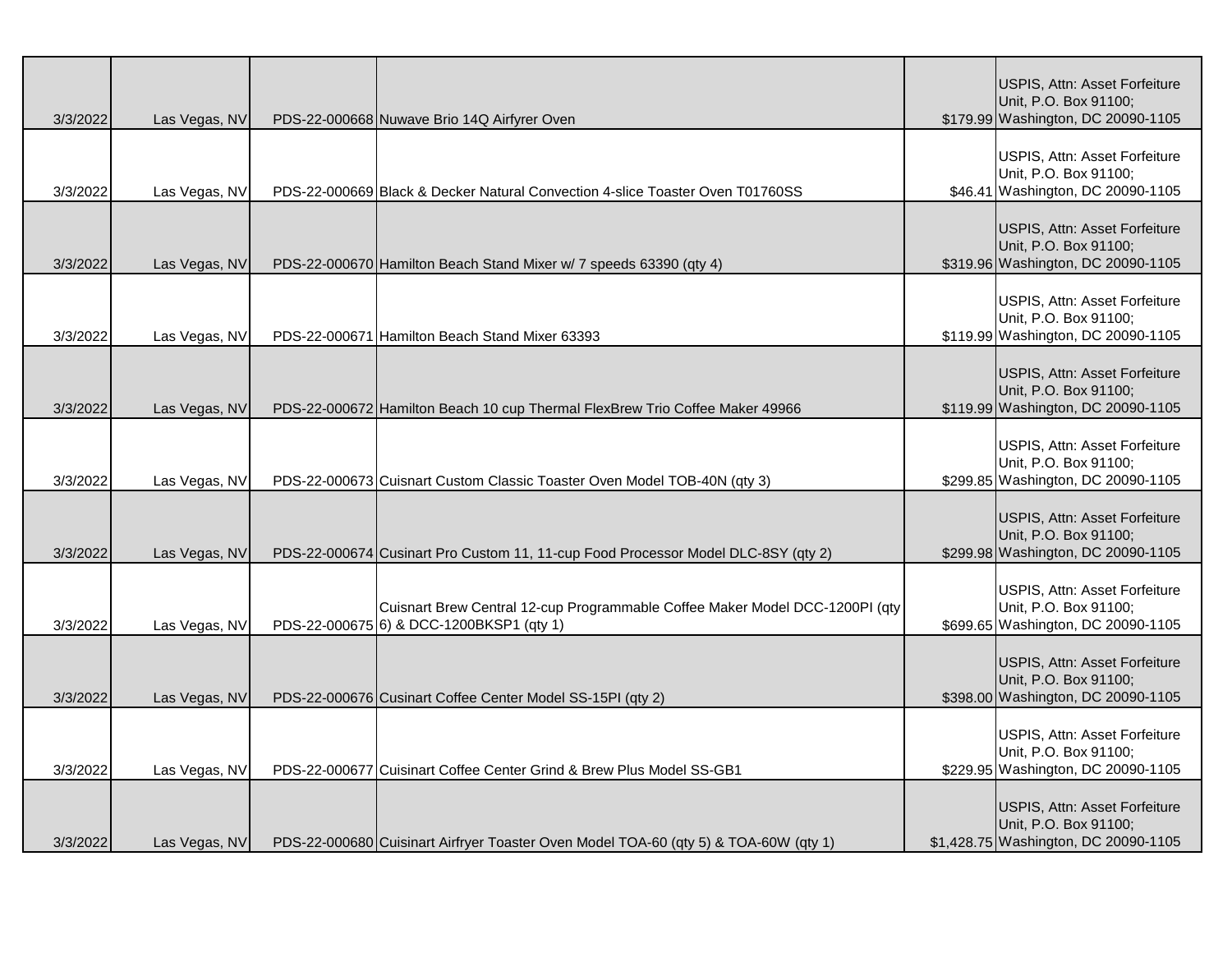| 3/3/2022 | Las Vegas, NV |                         | PDS-22-000681 Cuisinart Airfryer Model AFR-25 (qty 3)                                           | USPIS, Attn: Asset Forfeiture<br>Unit, P.O. Box 91100;<br>\$299.85 Washington, DC 20090-1105   |
|----------|---------------|-------------------------|-------------------------------------------------------------------------------------------------|------------------------------------------------------------------------------------------------|
| 3/3/2022 | Las Vegas, NV |                         | PDS-22-000682 Cuisinart Double Belgian Waffle Maker Model WAF-T-20P1                            | USPIS, Attn: Asset Forfeiture<br>Unit, P.O. Box 91100;<br>\$119.95 Washington, DC 20090-1105   |
| 3/3/2022 | Las Vegas, NV |                         | PDS-22-000683 Cuisinart Compact Airfryer Toaster Oven Model TOA-28 (qty 2)                      | USPIS, Attn: Asset Forfeiture<br>Unit, P.O. Box 91100;<br>\$319.90 Washington, DC 20090-1105   |
| 3/3/2022 | Las Vegas, NV |                         | PDS-22-000684 Cuisinart Soft Serve Ice Cream Maker Model ICE-45P1 (qty 8)                       | USPIS, Attn: Asset Forfeiture<br>Unit, P.O. Box 91100;<br>\$1,039.60 Washington, DC 20090-1105 |
| 3/3/2022 | Las Vegas, NV |                         | PDS-22-000685 Cuisinart Black Stainless Steel Airfryer Toaster Oven Model TOA-60BKS (qty 6)     | USPIS, Attn: Asset Forfeiture<br>Unit, P.O. Box 91100;<br>\$1,374.00 Washington, DC 20090-1105 |
| 3/3/2022 | Las Vegas, NV |                         | PDS-22-000686 Cuisinart 6-qt Pressure Cooker Model CPC-600N1                                    | USPIS, Attn: Asset Forfeiture<br>Unit, P.O. Box 91100;<br>\$119.95 Washington, DC 20090-1105   |
| 3/3/2022 | Las Vegas, NV | PDS-22-000687 TOD5035SS | Black & Decker Crisp N Bake Airfry Convection Countertop Oven w/ No Preheat                     | USPIS, Attn: Asset Forfeiture<br>Unit, P.O. Box 91100;<br>\$131.83 Washington, DC 20090-1105   |
| 3/3/2022 | Las Vegas, NV |                         | PDS-22-000688 Cuisinart Purxlum Air Purification System Model CAP-500                           | USPIS, Attn: Asset Forfeiture<br>Unit, P.O. Box 91100;<br>\$149.95 Washington, DC 20090-1105   |
| 3/3/2022 | Las Vegas, NV |                         | PDS-22-000689 Cuisinart Precision Master 5.5qt Stand Mixer Model SM-50-1 (qty 1) & Sm-50BC-1 (d | USPIS, Attn: Asset Forfeiture<br>Unit, P.O. Box 91100;<br>\$389.99 Washington, DC 20090-1105   |
| 3/3/2022 | Las Vegas, NV |                         | PDS-22-000691 Cuisinart Toaster Oven Broiler Model TOB-1010 (qty 4)                             | USPIS, Attn: Asset Forfeiture<br>Unit, P.O. Box 91100;<br>\$399.80 Washington, DC 20090-1105   |
| 3/3/2022 | Las Vegas, NV |                         | PDS-22-000692 Cuisinart Breadmaker Collection Model CBK-200                                     | USPIS, Attn: Asset Forfeiture<br>Unit, P.O. Box 91100;<br>\$173.77 Washington, DC 20090-1105   |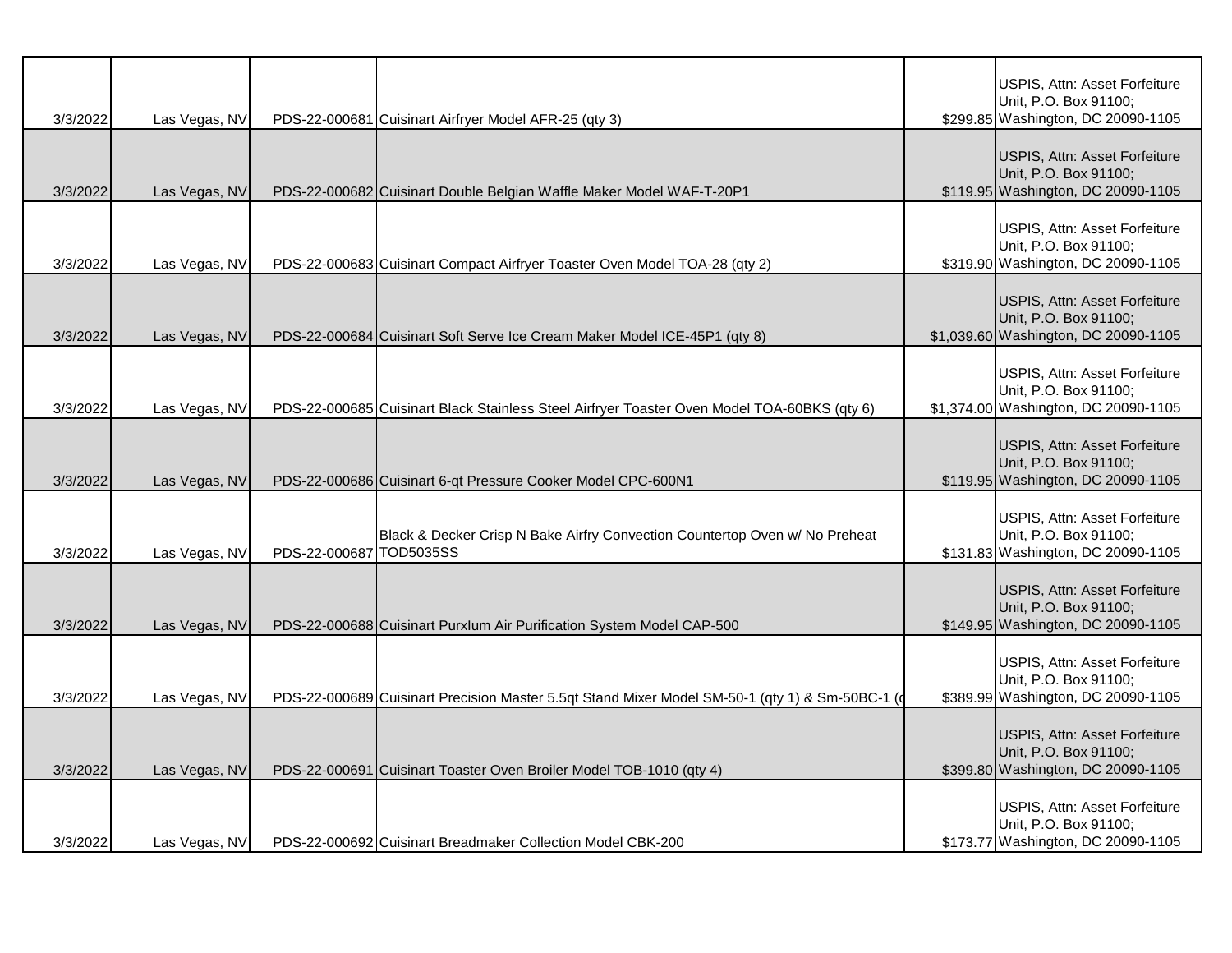| 3/3/2022 | Las Vegas, NV | PDS-22-000693 Cuisinart Cookfresh Digital Glass Steamer Model STM-1000 (qty 2)          | USPIS, Attn: Asset Forfeiture<br>Unit, P.O. Box 91100;<br>\$319.90 Washington, DC 20090-1105        |
|----------|---------------|-----------------------------------------------------------------------------------------|-----------------------------------------------------------------------------------------------------|
| 3/3/2022 | Las Vegas, NV | PDS-22-000694 Cuisinart 6 1/2 quart Slow Cooker Model PSC-650                           | USPIS, Attn: Asset Forfeiture<br>Unit, P.O. Box 91100;<br>\$95.99 Washington, DC 20090-1105         |
| 3/3/2022 | Las Vegas, NV | PDS-22-000695 Cuisinart Deluxe Digital Convection Toaster Oven Broiler TOB-135N (qty 2) | USPIS, Attn: Asset Forfeiture<br>Unit, P.O. Box 91100;<br>\$359.90 Washington, DC 20090-1105        |
| 3/3/2022 | Las Vegas, NV | PDS-22-000696 Cuisinart Elemental 8 Food Processor FP-8SVP1                             | USPIS, Attn: Asset Forfeiture<br>Unit, P.O. Box 91100;<br>\$99.95 Washington, DC 20090-1105         |
| 3/3/2022 | Las Vegas, NV | PDS-22-000697 Cuisinart T Series Touchscreen 14-Cup Coffeemaker DCC-T20                 | USPIS, Attn: Asset Forfeiture<br>Unit, P.O. Box 91100;<br>\$129.95 Washington, DC 20090-1105        |
| 3/3/2022 | Las Vegas, NV | PDS-22-000698 Kalorik Indoor Smokeless Grill (qty 2)                                    | USPIS, Attn: Asset Forfeiture<br>Unit, P.O. Box 91100;<br>\$218.62 Washington, DC 20090-1105        |
| 3/3/2022 | Las Vegas, NV | PDS-22-000699 Nuwave Brio 7.25Q Digital Airfyrer Oven (qty 2)                           | USPIS, Attn: Asset Forfeiture<br>Unit, P.O. Box 91100;<br>\$199.98 Washington, DC 20090-1105        |
| 3/3/2022 | Las Vegas, NV | PDS-22-000700 Cuisinart Elemental 13-Cup Food Processor & Dicing Kit FP-13DGM           | USPIS, Attn: Asset Forfeiture<br>Unit, P.O. Box 91100;<br>\$199.95 Washington, DC 20090-1105        |
| 3/3/2022 | Las Vegas, NV | PDS-22-000701 Hamilton Beach Toaster Oven 31103DA                                       | <b>USPIS, Attn: Asset Forfeiture</b><br>Unit, P.O. Box 91100;<br>\$169.72 Washington, DC 20090-1105 |
| 3/3/2022 | Las Vegas, NV | PDS-22-000702 Emeril's Power AirFryer 360 Deluxe w/ Cookbook                            | USPIS, Attn: Asset Forfeiture<br>Unit, P.O. Box 91100;<br>\$167.40 Washington, DC 20090-1105        |
| 3/3/2022 | Las Vegas, NV | PDS-22-000703 Kalorik XL Digital Smart Fryer with Hot Air Technology                    | USPIS, Attn: Asset Forfeiture<br>Unit, P.O. Box 91100;<br>\$99.00 Washington, DC 20090-1105         |